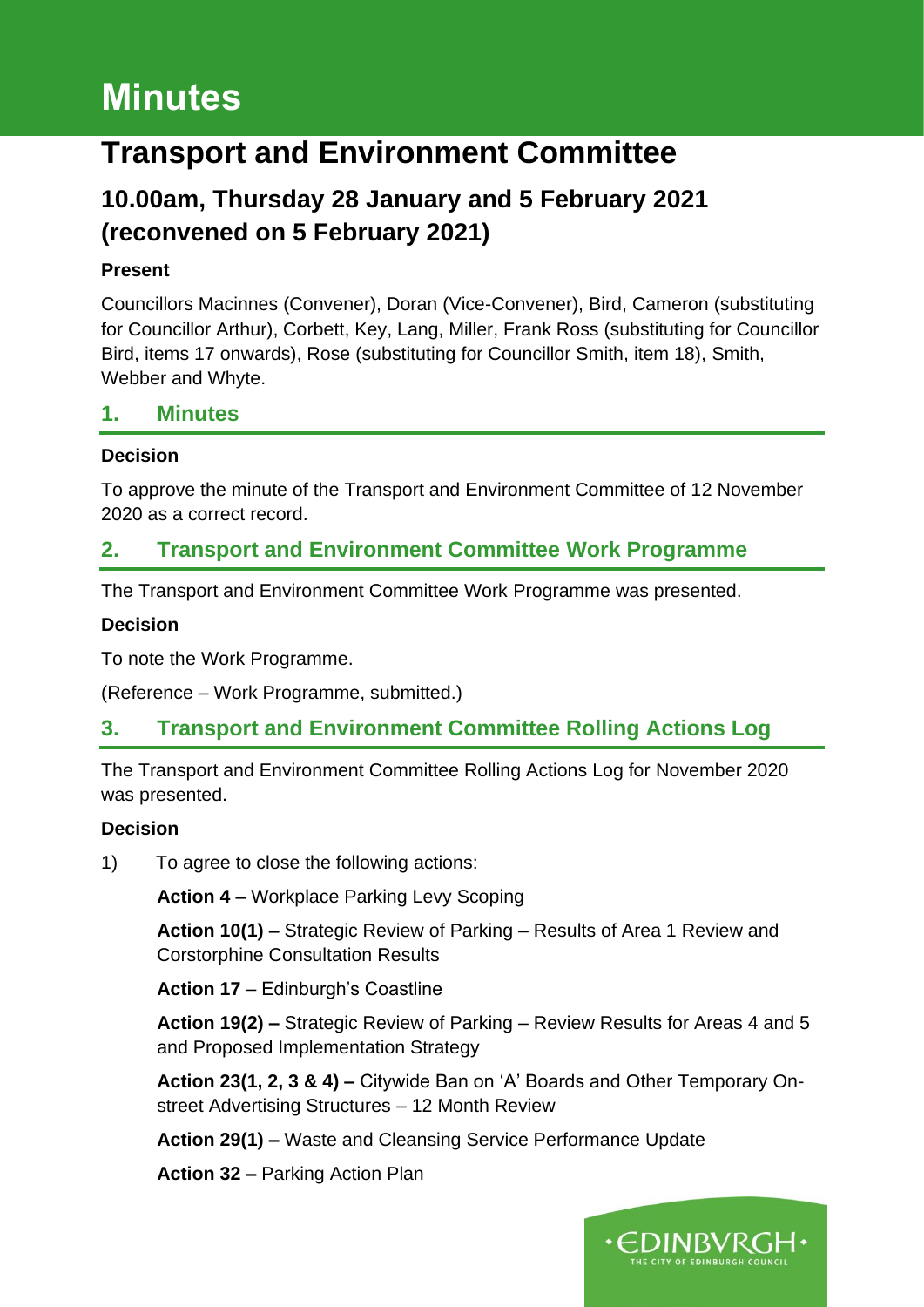**Action 35 –** Motion by Councillor Miller – Bike Buses

**Action 36 –** Motion by Councillor Lang – Lothian Buses

**Action 39(1 & 2) –** Roads and Transport Infrastructure Improvement Plan

**Action 41(2)–** Transport and Environment Committee Business Bulletin

**Action 45(2) –** Spaces for People – East Craigs Low Traffic Neighbourhood

**Action 48 –** Emergency Motion by the Coalition – Road safety for vulnerable road users

2) To otherwise note the Rolling Actions Log.

(Reference – Rolling Actions Log, submitted.)

# **4. Transport and Environment Committee Business Bulletin**

The Transport and Environment Committee Business Bulletin for November 2020 was presented.

# **Motion**

- 1) To note the Business Bulletin
- 2) To agree that Business Bulletin updates would be provided on the School Travel Plans at every second Committee or at key milestones.
- 3) To agree that the Briefing Note on Impact of Climate on Infrastructure Update would be appended to the Business Bulletin and published alongside the meeting papers for this meeting.

- moved by Councillor Macinnes, seconded by Councillor Doran

# **Amendment**

- 1) To request that as part of the "lessons learned and review of how the Council undertook winter maintenance across the city" it was sought to include a feasibility study as to how the Council could support, include and manage winter maintenance across the housing developments across the city during the interim period before roads were adopted. These citizens pay their Council tax and contribute to the city and therefore merit equitable and safe access to their local communities and services.
- 2) To agree that Business Bulletin updates would be provided on the School Travel Plans at every second Committee or at key milestones.
- 3) To agree that the Briefing Note on Impact of Climate on Infrastructure Update would be appended to the Business Bulletin and published alongside the meeting papers for this meeting.

- moved by Councillor Webber, seconded by Councillor Smith

In accordance with Standing Order 22(12), paragraph 2 was accepted as an addendum to the motion.

# **Decision**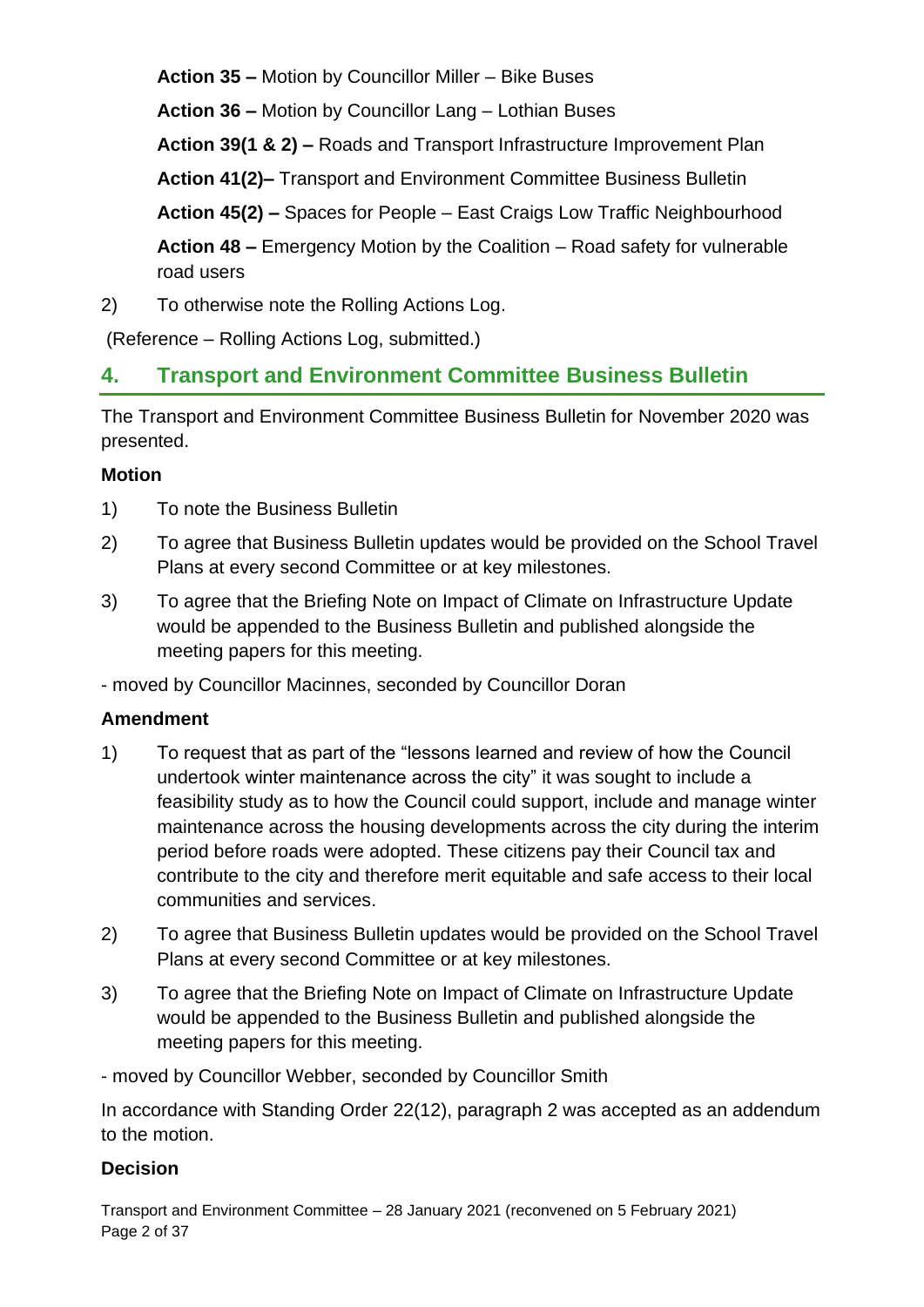To approve the following adjusted motion by Councillor Macinnes:

- 1) To note the Business Bulletin.
- 2) To agree that Business Bulletin updates would be provided on the School Travel Plans at every second Committee or at key milestones.
- 3) To agree that the Briefing Note on Impact of Climate on Infrastructure Update would be appended to the Business Bulletin and published alongside the meeting papers for this meeting.
- 4) To request that as part of the "lessons learned and review of how the Council undertakes winter maintenance across the city" it was sought to include a feasibility study as to how the Council could support, include and manage winter maintenance across the housing developments across the city during the interim period before roads were adopted. These citizens pay their Council tax and contribute to the city and therefore merit equitable and safe access to their local communities and services.

(Reference – Business Bulletin, submitted.)

# **5. Spaces for People Update - January 2021**

#### **a) Deputation – Craigmillar Park Corridor Inclusive Spaces for all People**

A written deputation was presented on behalf of a Craigmillar Park Corridor Inclusive Spaces for all People.

The deputation wrote on behalf of residences and business along the Craigmillar Park Corridor A701 encompassing Minto St, Mayfield Gardens and Craigmillar Park. The deputation requested:

- All works to be put on hold effective immediately.
- Immediate reinstatement of provisions for residential parking, visitor parking and loading along the entire corridor.
- Spaces for People scheme to be made available for public consultation.
- Surveys to the impact of environment and health from increased levels of idle traffic due to removal of a transit lane.
- Impact on visual character to the Craigmillar park conservation area.
- What were the exact criteria and guarantees from the council regarding removal of all temporary measures under the TTRO

## **b) Deputation – Edinburgh City Private Hire and Capital Cars**

A written deputation was presented on behalf of Edinburgh City Private Hire and Capital Cars.

The deputation advised if the proposals were approved it would make it impossible to either pick up or drop off passengers at these premises on the Craigmillar Park corridor. The deputation requested that Committee voted to delay the changes.

## **c) Deputation – IQRA Academy**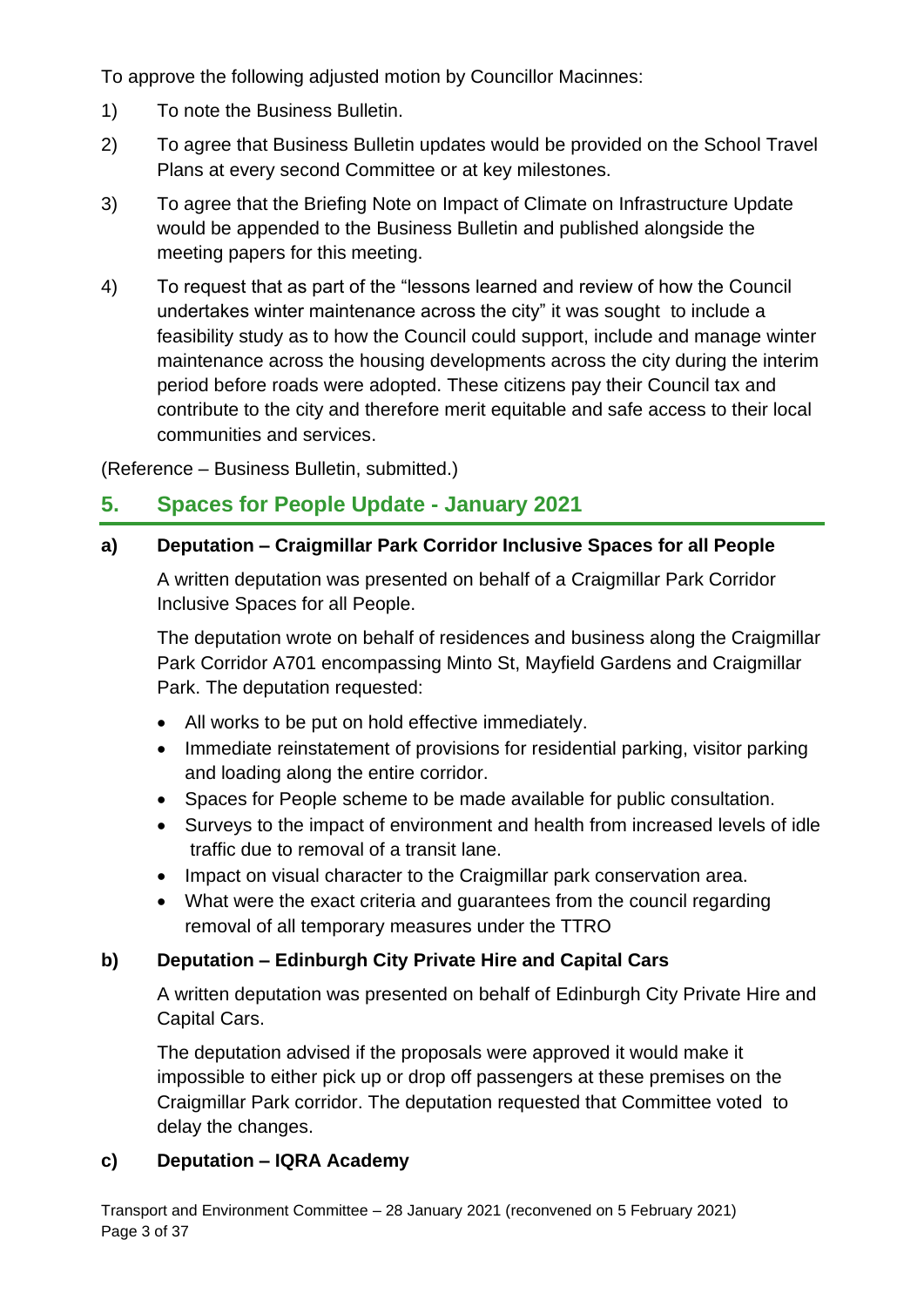A written deputation was presented on behalf of IQRA Academy.

The deputation explained their opposition to the spaces for people infrastructure package being implemented. The deputation implored council officials to carefully consider the points raised in the deputation and urgently requested:

- Immediate halt to all works up and down the entire 'Craigmillarpark Corridor' ( Minto St, Mayfield Gardens & Craigmillar park).
- Restoration of the corridor to how it was before works commenced.
- A number of comprehensive surveys, collaboration and consultation of the effect communities before any changes were made. These changes should include but were not limited to:
	- o Environmental Impact Study (added pollution from stationary vehicle exhaust emissions during peak times due to removal of fourth lane inbound).
	- o Health Impact Study (added pollution from stationary vehicle exhaust emissions during peak times due to removal of fourth lane inbound).
	- o Accessibility Impact Study for the local community including nondisabled elderly.
	- o Community consultation. An opportunity to hear the voices of all members of our community including the impacts on our affected residences, places of worship, hotels, shops and retail business.
	- o Impact of the planned posts to our 'Craigmillar Park Conservation Area' character.

# **d) Deputation – Newington Hotels Group**

A written deputation was presented on behalf of Newington Hotels Group

The deputation noted the Craigmillar Park Corridor A701 encompassed Minto St, Mayfield Gardens and Craigmillar Park and that there were 21 hotels and Guest Houses along this corridor. The deputation requested:

- All works to be halted immediately.
- Removal of the SfP changes and reinstatement of the previous, inclusive road layout.
- New collaborative and inclusive Spaces for People scheme to be considered and made available for public consultation.
- Impact studies to be carried out covering a range of areas of concern:
	- o Tourism ‐ Impacts on the tourism businesses through reduced accessibility and negative aesthetic changes to the character of the Craigmillar Park Conservation Area.
	- $\circ$  Health pollution levels caused by traffic congestion and idle cars.
	- $\circ$  Public Safety reduction of accessibility for the community.
	- o Impact on the visual character of the Craigmillar Park conservation area.

## **e) Deputation – Spokes**

A written deputation was presented on behalf of Spokes.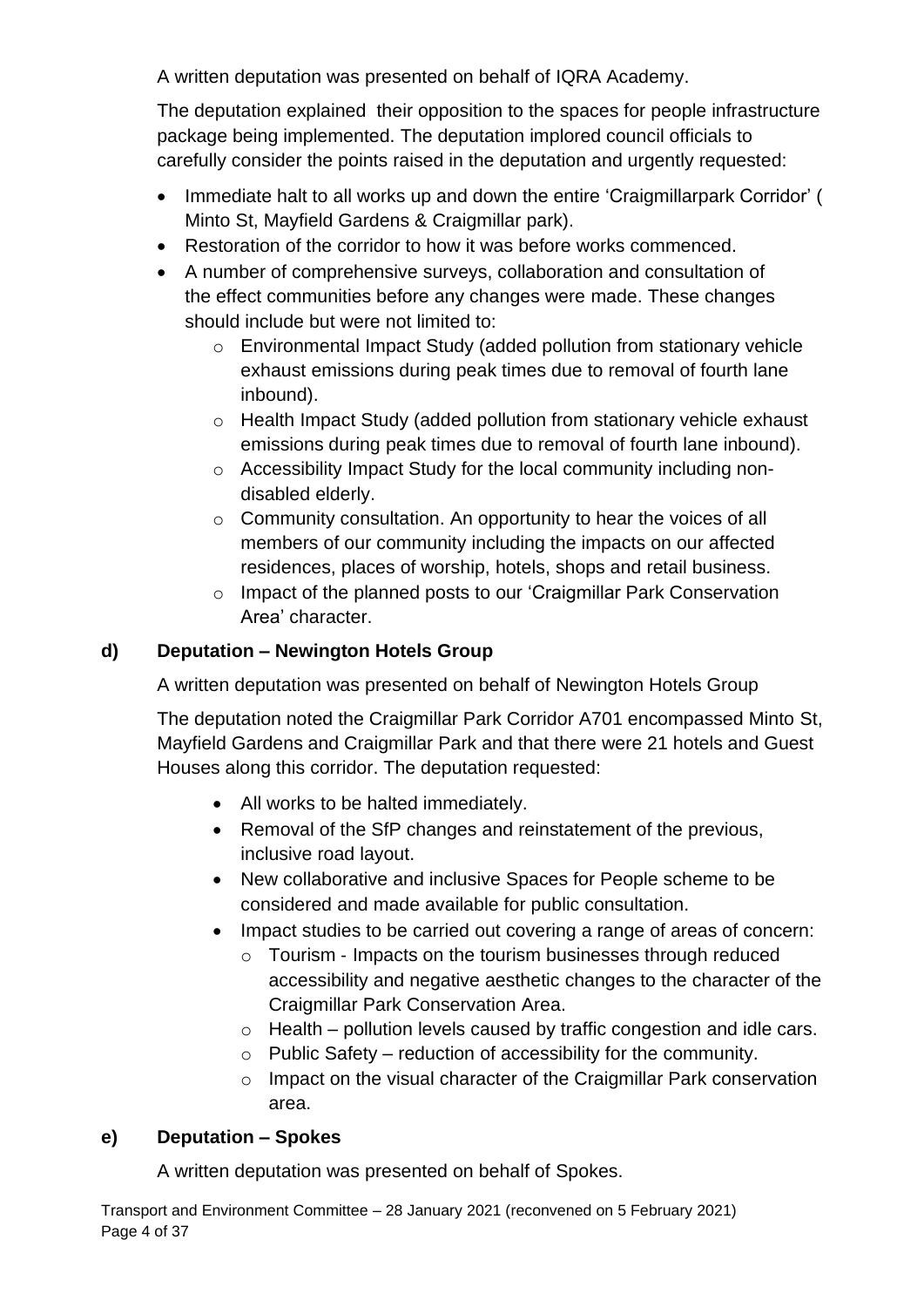They raised concerns regarding the proposal to partially reopen Braid Road southbound for all motor vehicles. They believed the road should remain open for walking, wheeling, and cycling, and closed to private vehicular traffic.

# **f) Deputation – Get Edinburgh Moving**

A written deputation was presented on behalf of Get Edinburgh Moving

The deputation advised they had made several written deputations to both TEC Committee and Full Council. The deputation set out their concerns in relation to the Spaces for People scheme, the East Craigs Low Neighbourhood Network and the official complaints received in relation to the Spaces for People Programme.

# **g) Deputation – South West Edinburgh in Motion**

A written deputation was presented on behalf of South West Edinburgh in Motion.

The deputation advised they represented the interests of residents, businessowners and business / amenity users in the areas of Lanark Road, Longstone Road and Inglis Green Road affected by the Council's Spaces for People implementations in these areas. The deputation wished to make a formal request that all work on Lanark Road and Longstone Road was put on hold until a Stage 2 Road Safety Audit was completed and until impacts on directly impacted residents with mobility issues were identified and resolved.

# **h) Deputation – Tartan Silk**

A written deputation was presented on behalf of Tartan Silk

The deputation requested a dedicated platform to allow those with mobility issues to alert the Council of missing or poorly maintained dropped kerbs in Edinburgh which prevented them from accessing vital services.

# **i) Deputation – Low Traffic Corstorphine**

A written deputation was presented on behalf of Low Traffic Corstorphine

The deputation welcomed plans to install a segregated cycle path on Meadowplace Road and Ladywell Road and hoped that the suitable measures were installed at the major junctions on this route to enable safe door to door cycling for all ages.

## **j) Ward Councillors**

In accordance with Standing Order 33.1, the Convener agreed to hear a presentation from Ward Councillors, Main, Munro, Rose and Neil Ross in relation to the Spaces for People Update - Report by the Executive Director of Place. A written submission was received from Councillor Mowat.

Councillor Munro wished to make a representation regarding the Leith Links closure and advised he was in favour of the closure. The reason was due to the issue of the school run outside St Mary's on Leith Links which had been an issue and there had been active intervention by the school including the use of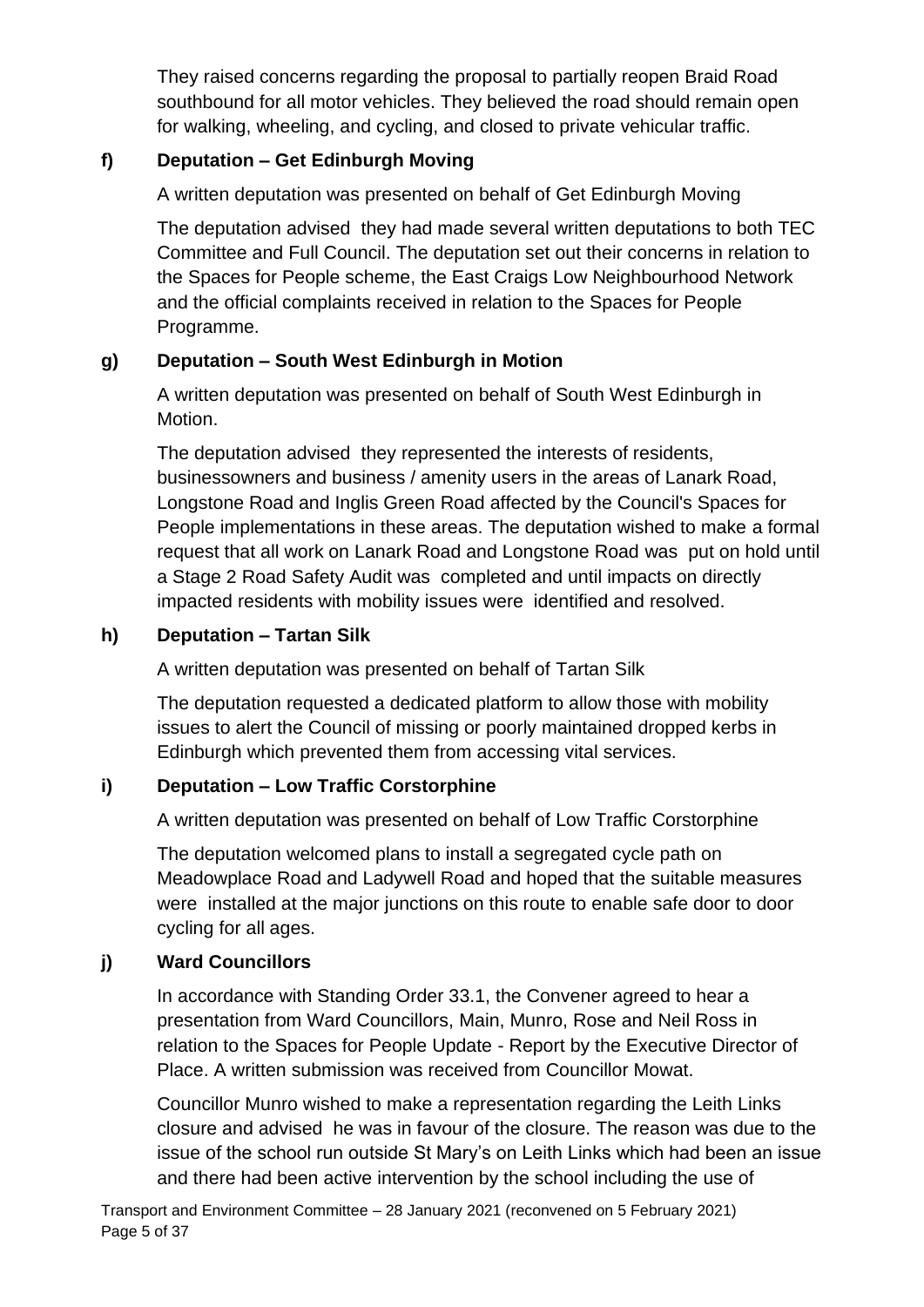planters. Councillor Munro highlighted there was 2 petitions in the area, one calling for the retention of the scheme while the other called for it to be reopened. Councillor Munro asked Committee to consider adding conditions on about the active management of the traffic within the area.

Councillor Neil Ross noted he lived in his ward and nearby the proposed measures. Councillor Neil Ross advised he welcomed proposals to re-open Braid Road to south bound traffic and asked when it would be open to north bound traffic. Fully re-opening the Braid Road would make the proposed quiet route much safer for cyclists going along Cluny Drive, andasked whether speed cameras or physical traffic calming measures applied in the Midmar area. Disappointed there was no response to the Greenbank to Meadows quiet route proposals, Councillor Ross asked whether a response would be issued prior to implementation of the scheme. There was concern from residents of Whitehouse Loan about the placing of the two northern most modal filters on Whitehouse Loan and Councillor Ross asked if these concerns could be addressed before the scheme was implemented, and asked when the review document on the Comiston Road cycle lanes and road safety audit would be made available.

Councillor Rose highlighted the three deputations submitted by his constituents which related to the Spaces for People programme being implemented in the Minto St, Mayfield Gardens, and Craigmillar Park Craigmillar Corridor Area. They contained strongly held views from the mosques, the bed and breakfasts in that route and from the local residents.

Councillor Rose noted the impact on these three groups and stated there was a disappointing lack of appreciation of the location and of the issues that the mosque faced. The 21 hotels and bed and breakfast businesses had restricted access because of this for services and for customers and there were strong feelings about that. Residents considered these measures would compromise safety around about and outside their houses. There was concerns regarding the lack of space for vehicles to pull over for emergency vehicles. Councillor Rose raised the point of consultations and stated that there was no opportunity for the deputations to respond to the proposals andsuggested the scheme was paused immediately until it was assessed, and consultation had taken place.

Councillor Main stated she was relieved to see pollution levels were lower at Comiston Road in 2020 than they were in the previous year. Councillor Main advised that her main concern was the report gave no evaluation of pedestrian usage of Braid Road, and had asked that officers reviewed Braid Road and provided usage numbers. Councillor Main stated that residents had contacted her to note that the closure of Braid Road had transformed the area and the surrounding streets.

Councillor Main noted the issue was not that Braid Road was closed, but that there were too many vans, cars and lorries on Comiston Road and it was well known that opening Braid Road would not resolve the problem.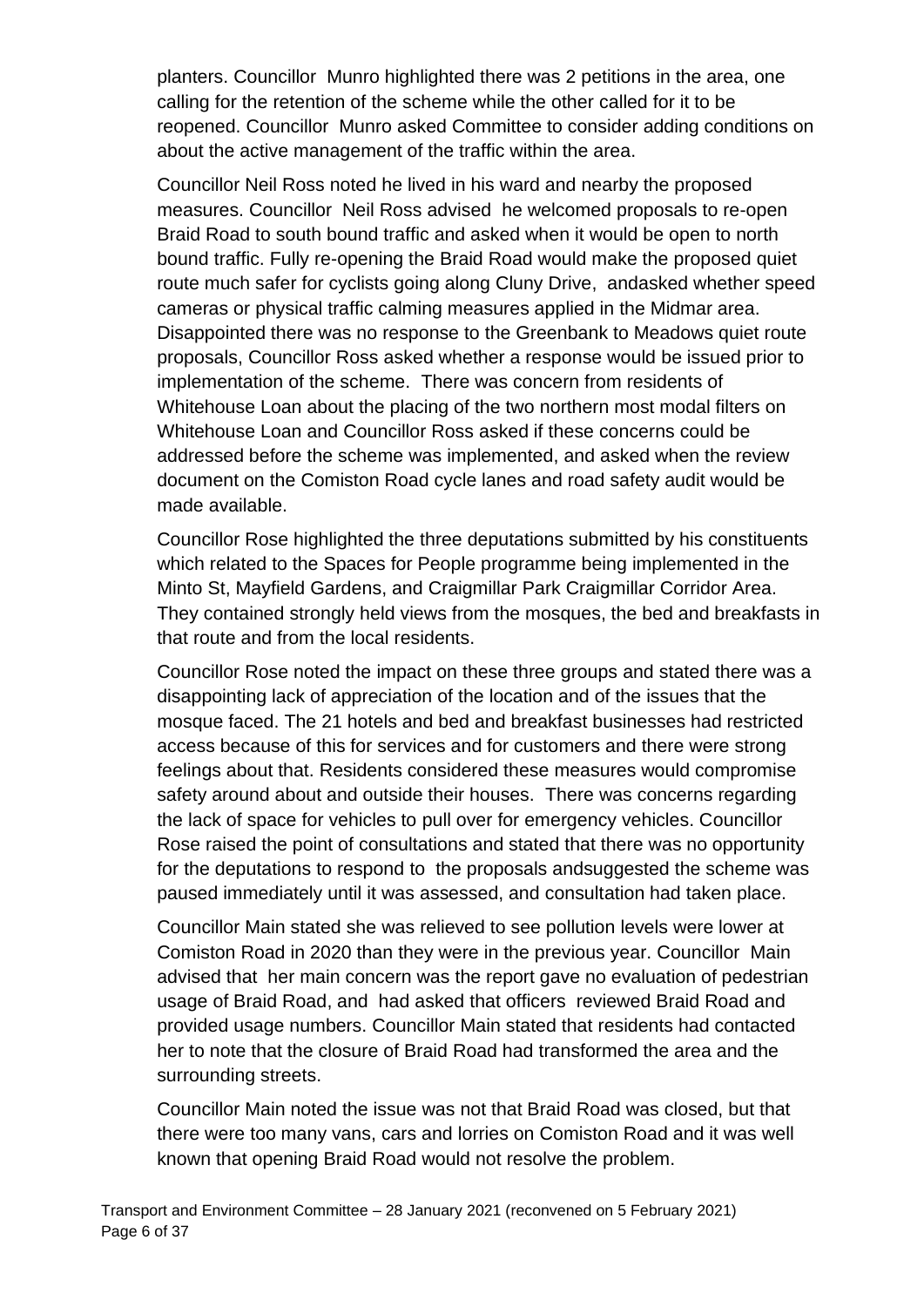Councillor Mowat provided a written submission to Committee. In the submission, Councillor Mowat noted that the Spaces for People scheme was introduced as a series of temporary measures to create space for people to walk, wheel and cycle in reaction to the public health requirement to socially distance during the pandemic. Senior councillors and officers had repeatedly stressed that these were temporary schemes and that they could be tweaked and altered when concerns were raised. Despite this there had not been a clear mechanism put in place to test and tweak and it would be interesting to see what the audit trail looked like when the implementation of this scheme was reviewed. The scheme that was of local relevance to the City Centre Ward was the Rodney Street to Bellevue scheme which proposed formalising the cycle lanes on the Rodney Street to Bellevue section which was welcome. Councillor Mowat noted her concerns about what the impact of the removal of the south bound lane of traffic at Canonmills would have as the right hand turn into Eyre Place could be difficult to make and if there was not a separate lane this could create queuing traffic which could have a significant impact on the wider road network.

#### **k) Report by the Executive Director of Place**

An update was provided on Spaces for People (SfP) measures implemented over the last eight months. Approval was sought for changes to existing schemes and recommended the introduction or development of new schemes.

A process to assess the benefit of retaining or adapting existing measures where these aligned to the Council's wider strategic priorities, utilising the appropriate legal powers was also set out.

#### **Motion**

- 1) To note the update on the Spaces for People (SfP) programme.
- 2) To approve the schemes noted in paragraphs 4.3 and 4.4 (and in Appendix 2) of the report.
- 3) To approve the recommendations set out in Appendix 1 of the report.
- 4) To note the intention to review the current measures to determine if it would be beneficial to retain or adapt them to support the Council's wider strategic objectives. The arrangements for doing so were set out in paragraphs 4.30 – 4.33 and in Appendix 3 of the report and it was intended to update Committee on this in April 2021.
- 5) To note the schedule of proposed measures near schools in Appendix 4 of the report.
- 6) To agree the funding allocation described in section 6 of the report.
- 7) To note that stakeholders should have had feedback following measures implemented near Schools and that the Local Transport and Environment Manager would progress this.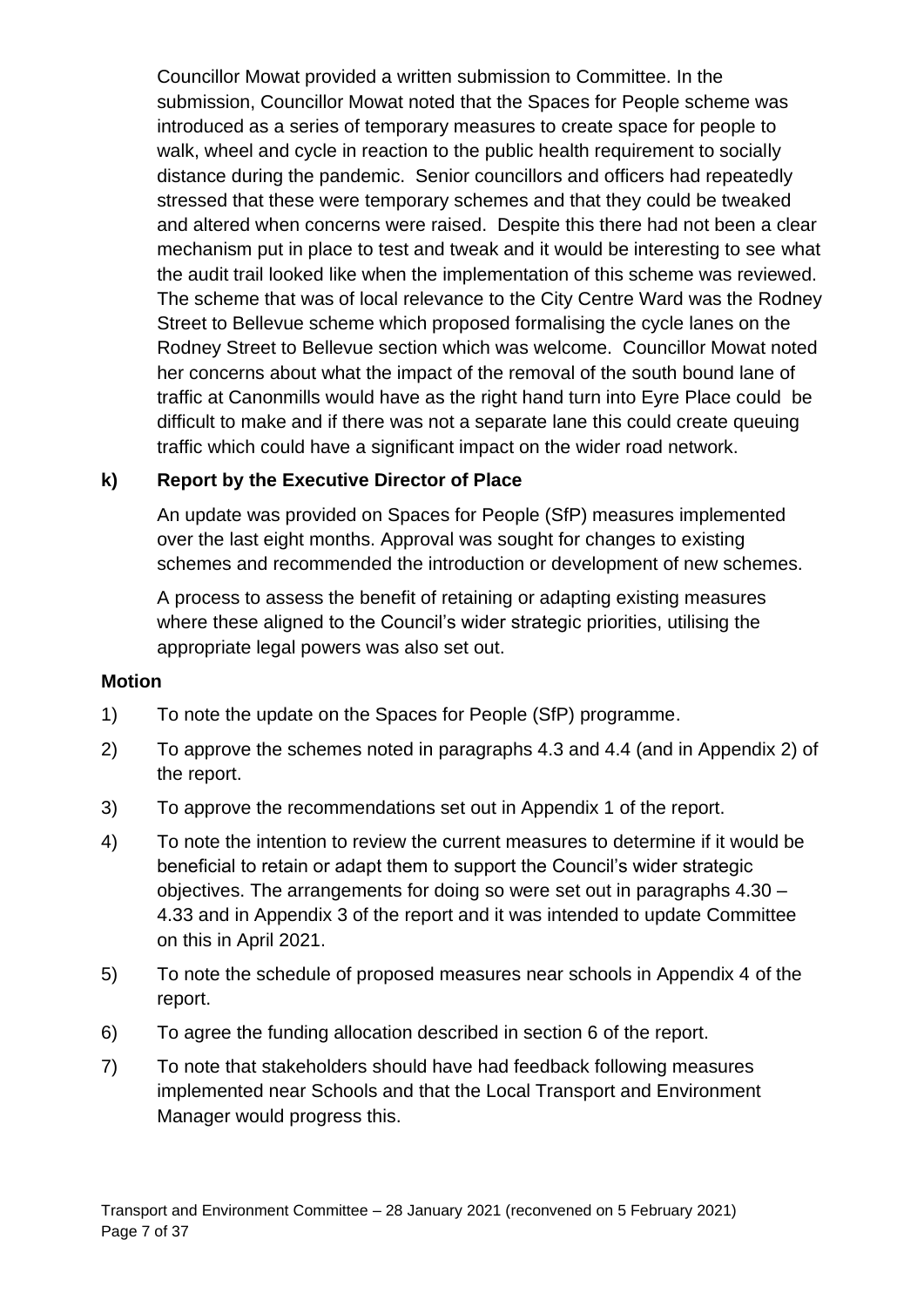- 8) To agree that the Local Transport and Environment Manager would discuss with officers and developers to further explore what was possible regarding the footpath widening at the West End of Princess Street.
- 9) To agree that officers would note the comments raised by the deputations and explore the issues raised regarding the issues of mobility and the issue of dropped kerbs.
- moved by Councillor Macinnes, seconded by Councillor Doran

#### **Amendment 1**

- 1) To note the update on the Spaces for People (SfP) programme within the report.
- 2) To note the extensive city-wide nature of the schemes, the commensal complexities and challenges this presented when approving, reviewing and scrutinizing the report and requested a detailed Network Map was provided in next report to Committee.
- 3) To approve the immediate reversal of the closure of Braid Road and sought the introduction of traffic calming measures.
- 4) To approve the review of measures at Tollcross Town Centre.
- 5) To request that all the new schemes presented and outlined in Appendix 2 of the report were "paused" to permit further officer development, detail provided to permit scrutiny and approval, and serious matters considered (eg) how decisions would be taken on options presented following the ommittee, by whom and by when.
- 6) To approve the recommendations presented in the amendment as Appendix 1.
- 7) To welcome the measures proposed for measures near schools in Appendix 4 of the report.

7.1) To recognise that many schemes created significant comment from Local Elected Members and members of the public and as, yet the feedback had not been provided as per the terms of the agreed Stakeholder engagement.

7.2) To recognise that these measures across the schools would only be effective with effective enforcement.

7.3) To request that resources for enforcement around schools were found immediately from the SfP budget

- 8) To note with concern that many of the previous SfP schemes classified as unworkable had been transferred to Places for Everyone as outlined in 4.15 of the report.
- 9) To note with concern that issues that hadoccurred with the winter maintenance and ongoing street cleaning of the routes included in the existing SfP schemes.
- 10) To note that road patching with £300k provided limited resource to tackle the extensive road repairs that were needed along the schemes.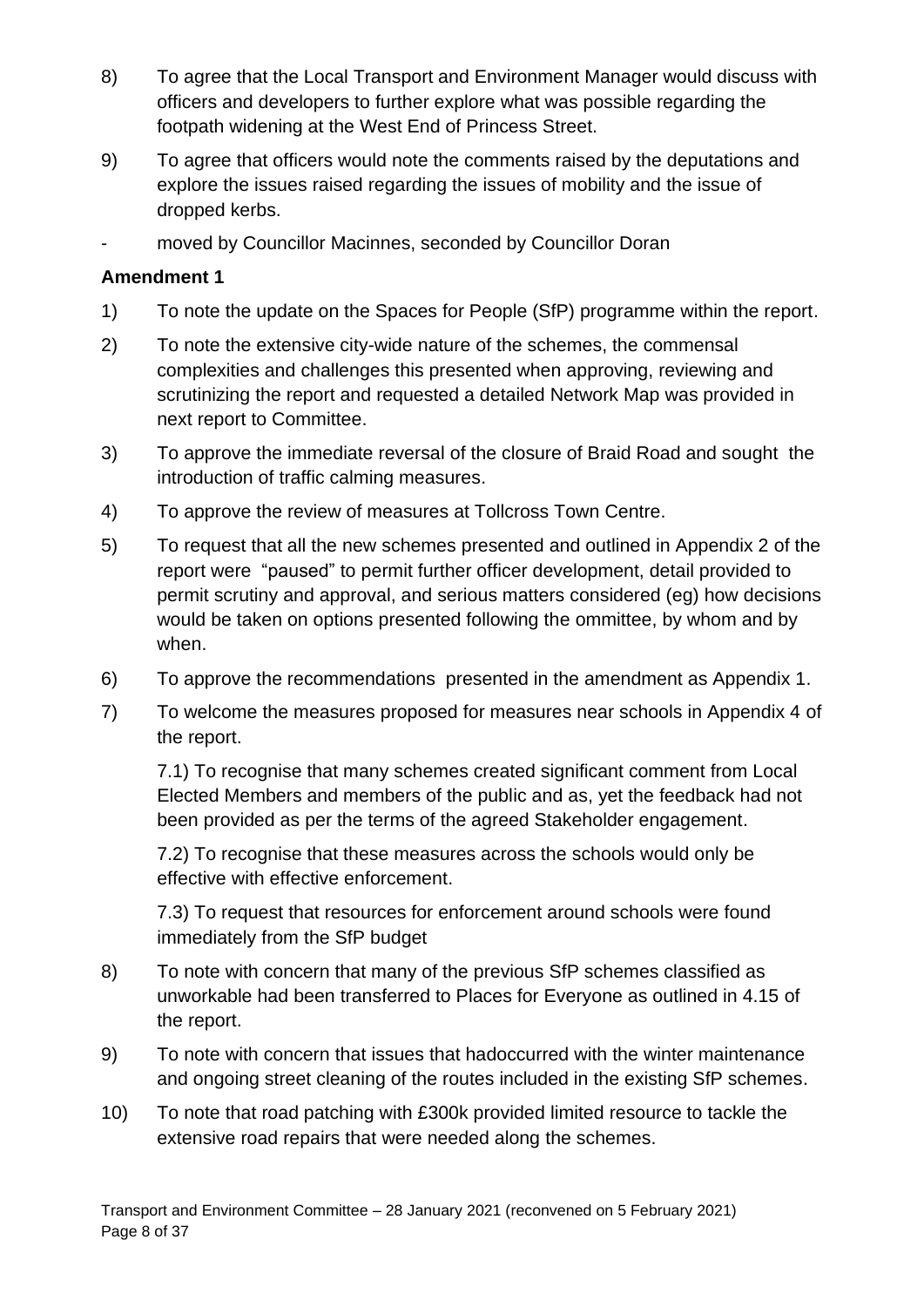- 11) To recognise that there was an established and robust legislative procedure for progressing any schemes and for them to be considered as permanent: Traffic Regulation Orders should be utilised ahead of any other short cut that could be interpreted as misleading or challenged and put the Council under any unnecessary legal risk.
- 12) To note the Council had a statutory duty to provide and manage a network for all road users across the city.
- 13) To note that stakeholders should have had feedback following measures implemented near Schools and that the Local Transport and Environment Manager would progress this.
- 14) To agree that the Local Transport and Environment Manager would discuss with officers and developers to further explore what was possible regarding the footpath widening at the West End of Princess Street.
- 15) To agree that officers would note the comments raised by the deputations and explore the issues raised regarding the issues of mobility and the issue of dropped kerbs.
- moved by Councillor Webber, seconded by Councillor Whyte

- 1) To note the update on the Spaces for People (SfP) programme within the report.
- 2) To agree the proposed changes to the Tollcross Town Centre scheme.
- 3) To welcome the report recommendation on Braid Road but to agree to go further and re-open the road to two-way traffic, installing the planned pedestrian and cycling safety improvements at the entrance to The Hermitage and other traffic calming measures.
- 4) To agree that final versions of the schemes listed in paragraphs 4.4.2-4.4.7 of the report should proceed to the usual notification and feedback process and return to Committee for final decision if significant concerns were raised by 50% or more of the relevant ward councillors; and to not agree to proceed with the Silverknowes Road (south section) scheme listed in paragraph 4.4.1 of the report which was issued for notification in December 2020.
- 5) To approve the recommendations set out in Appendix 1 of the report with the exception of (i) Silverknowes Road (north section) where it was agreed that the road be reopened to all vehicles; (ii) the Lanark Road, Longstone Road and Inglis Green Road scheme which should be paused pending full public consultation; (iii) the Comiston Road cycle scheme where it was agreed that a review and consultation should be undertaken; and (iv) the Quiet Corridor - Meadows/Greenbank, where it was agreed that traffic levels would be regularly monitored on Strathearn Place/Road and Kilgraston Road in advance of a six month review and consultation with local residents
- 6) To note the decision of Committee on 12 November to consider measures near schools as a priority; believed such schemes could be critical to the safe return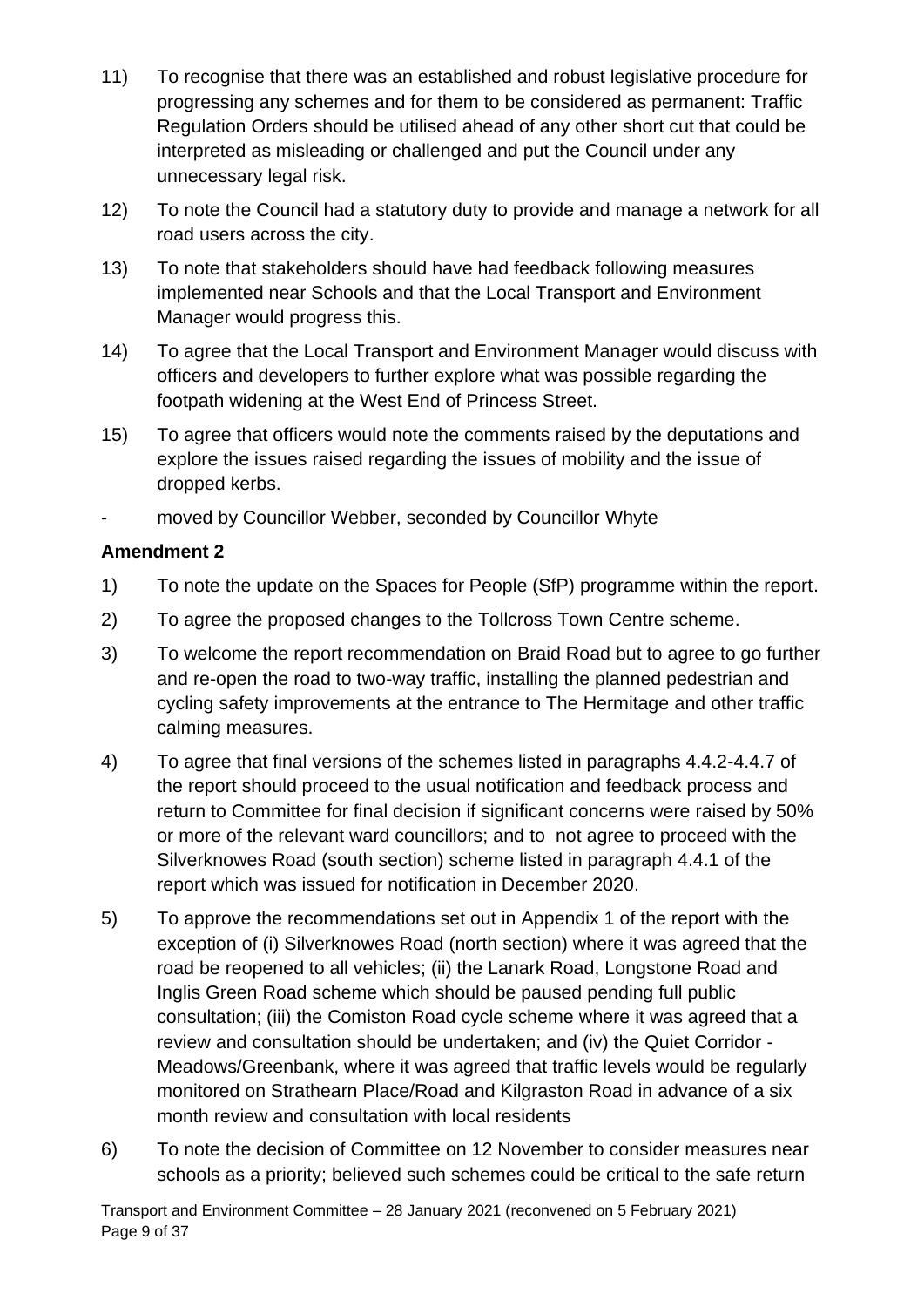of pupils to in-school learning; regretted that so many schemes listed in Appendix 4 of the report were still to be finalised or implemented; and believed this must be the priority for officers working on the Spaces for People programme.

- 7) To note the decision of the Committee on 12 November that the removal of unnecessary barriers and street clutter needed to be given greater priority; expressed its substantial disappointment that the scope of interventions was still under review with no actual works expected until late February; and agreed that it wished to see substantial progress in this area by the time of the next Committee report.
- 8) To note concern at the capacity of officers to undertake the exercise and consultation set out in paragraph 4.30-4.33 of the report without impacting other already delayed transport projects; therefore Page 16 Page 2 of 2 agreed to narrow the scope of this exercise to schemes which did not elicit any substantive objection during the original notification process or since; and agreed this exercise should only be initiated once all schools Spaces for People schemes were finalised and implemented.
- 9) To agree that officers should undertake a structured consultation with town centre champion networks on the current town centre schemes and include feedback in the April 2021 report to Committee.
- 10) To agree the broad terms of the funding allocation shown in section 6 of the report but recognised further changes may be needed in light of this amended motion and in response to future decisions by Committee on whether to approve or reject certain schemes.
- 11) To note that stakeholders should have had feedback following measures implemented near Schools and that the Local Transport and Environment Manager would progress this.
- 12) To agree that the Local Transport and Environment Manager would discuss with officers and developers to further explore what was possible regarding the footpath widening at the West End of Princess Street.
- 13) To agree that officers would note the comments raised by the deputations and explore the issues raised regarding the issues of mobility and the issue of dropped kerbs.
- moved by Councillor Lang, seconded by Councillor Smith

## **Amendment 3**

1) To note the update on the Spaces for People (SfP) programme within the report.

2)To approve the schemes noted in paragraphs 4.3, 4.4 and appendix 2 of the report, with the following changes:

2.1 Whilst efforts to control the pandemic continued officers were asked to continue consideration of measures on Braid Road; manage intrusive traffic in neighbourhood streets with solutions such as modal filters; take a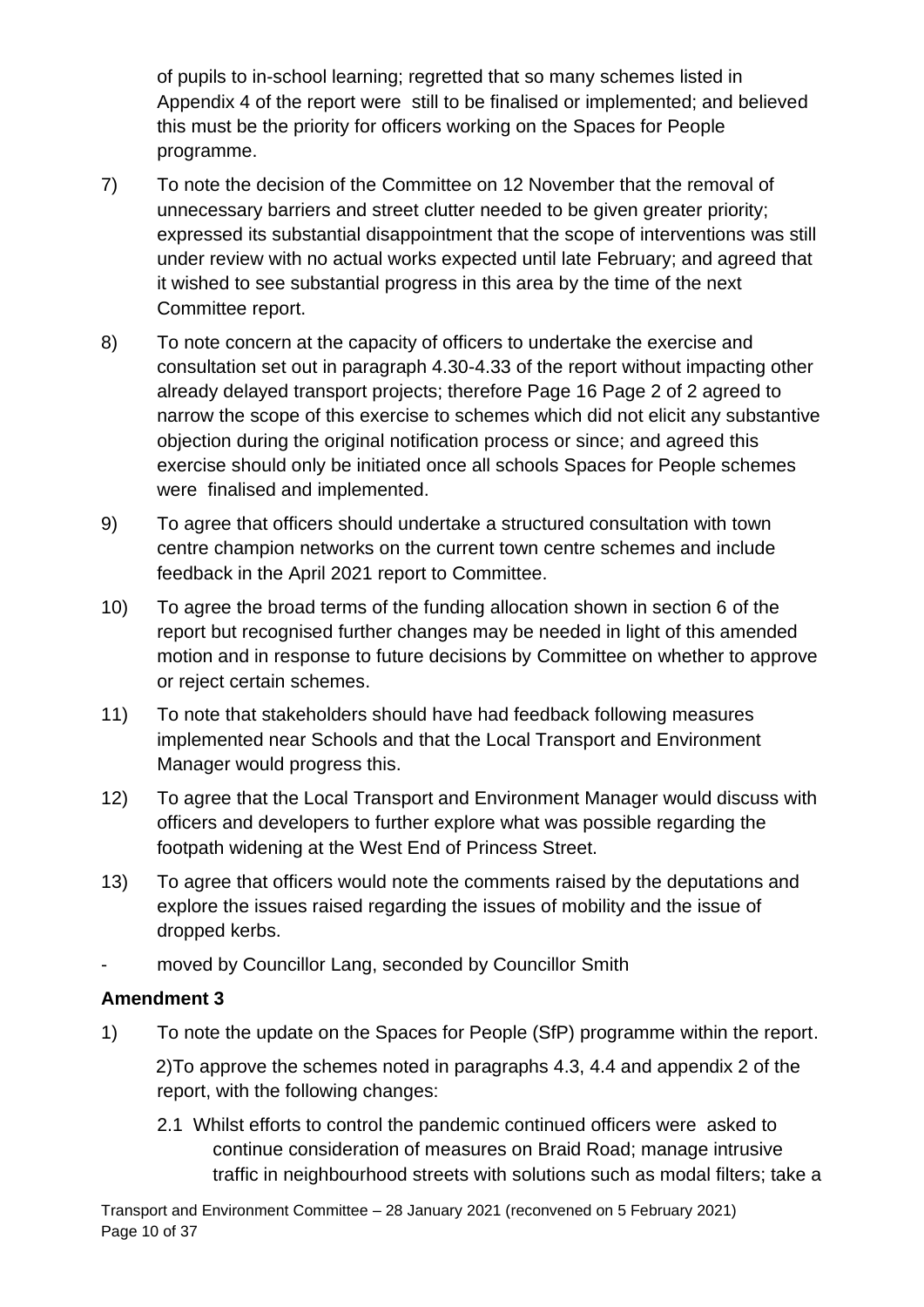holistic approach alongside nearby initiatives including the Greenbank-Meadows Quiet Route and Braidburn Terrace; ensure continued monitoring of the effects of the scheme which wouldl enable future decisions on any changes required.

- 2.2 Officers were asked to consider ways in which Silverknowes Road designs could take account of the desire for a direct and intuitive route.2.3 In line with the Committee's recent decision to improve safety at dangerous junctions, schemes which delivered infrastructure up to a junction would seek to provide measures on the junction itself where possible whilst not delaying implementation of the scheme overall, for example at Orchard Brae and Crewe Toll roundabouts.
- 3) To note that stakeholders should have had feedback following measures implemented near Schools and that the Local Transport and Environment Manager would progress this.
- 4) To agree that the Local Transport and Environment Manager would discuss with officers and developers to further explore what was possible regarding the footpath widening at the West End of Princess Street.
- 6) To agree that officers would note the comments raised by the deputations and explore the issues raised regarding the issues of mobility and the issue of dropped kerbs.
- moved by Councillor Miller, seconded by Councillor Corbett

In accordance with Standing Order 22(12), Amendment 3 was accepted as an addendum to the motion.

## **Voting**

The voting was as follows:

| For the motion (as adjusted) | - 7 votes |
|------------------------------|-----------|
| For Amendment 1              | - 3 votes |
| For Amendment 2              | - 1 vote  |

(For the motion (as adjusted) – Councillors Bird, Cameron, Corbett, Doran, Key, Macinnes and Miller For Amendment 1 – Councillors Smith, Webber and Whyte

For Amendment 2 – Councillor Lang)

## **Decision**

To approve the following adjusted motion by Councillor Macinnes:

- 1) To note the update on the Spaces for People (SfP) programme.
- 2) To approve the schemes noted in paragraphs 4.3 and 4.4 (and in Appendix 2) of the report.
- 3) To approve the recommendations set out in Appendix 1 of the report.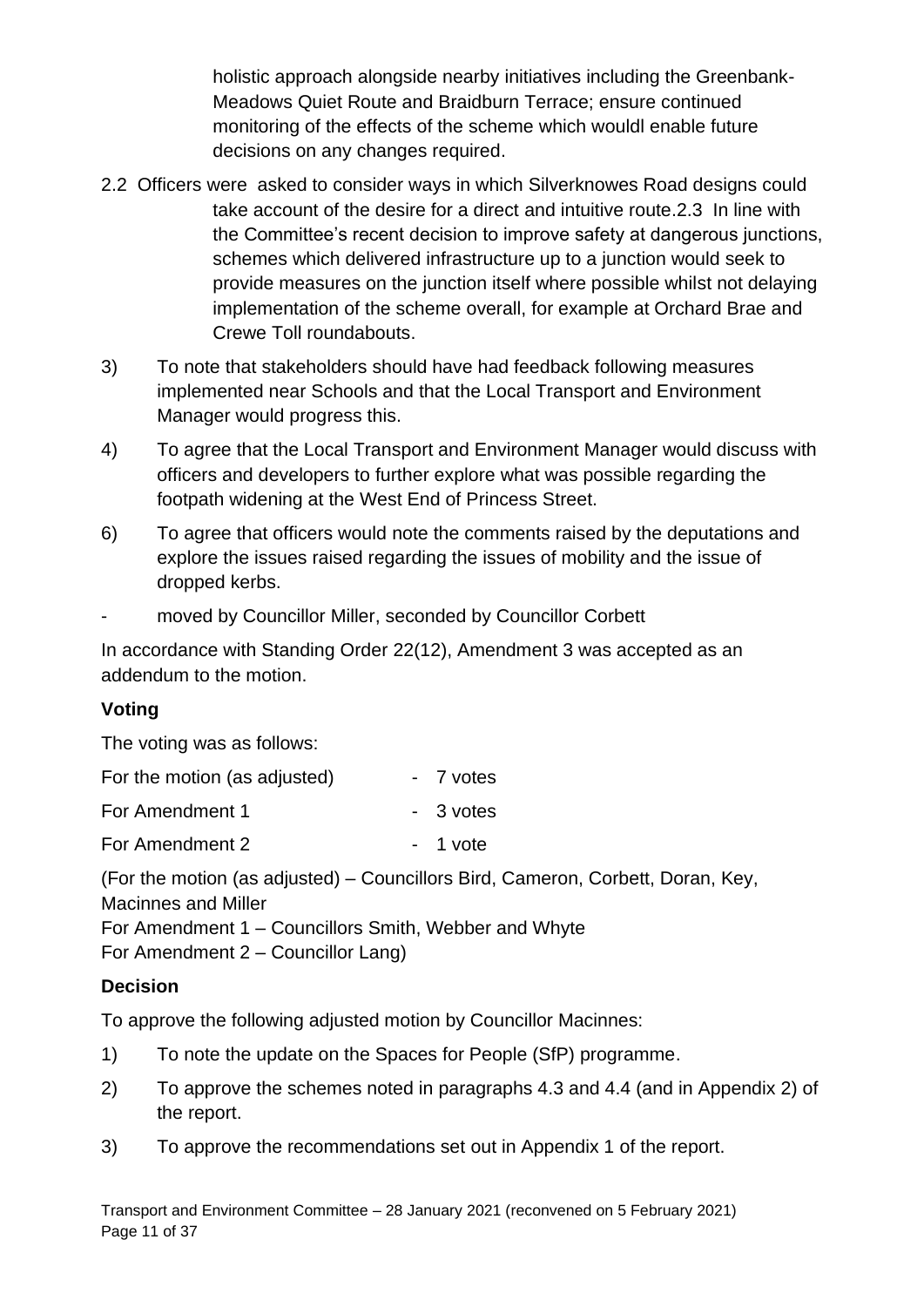- 4) To note the intention to review the current measures to determine if it would be beneficial to retain or adapt them to support the Council's wider strategic objectives. The arrangements for doing so were set out in paragraphs 4.30 – 4.33 and in Appendix 3 of the report and it was intended to update Committee on this in April 2021.
- 5) To note the schedule of proposed measures near schools in Appendix 4 of the report.
- 6) To agree the funding allocation described in section 6 of the report.
- 7) To note that stakeholders should have had feedback following measures implemented near Schools and that the Local Transport and Environment Manager would progress this.
- 8) To agree that the Local Transport and Environment Manager would discuss with officers and developers to further explore what was possible regarding the footpath widening at the West End of Princess Street.
- 9) To agree that officers would note the comments raised by the deputations and explore the issues raised regarding the issues of mobility and the issue of dropped kerbs.
- 10) To approve the schemes noted in paragraphs 4.3, 4.4 and Appendix 2 of the report, with the following changes:

10.1 Whilst efforts to control the pandemic continued officers were asked to continue consideration of measures on Braid Road; manage intrusive traffic in neighbourhood streets with solutions such as modal filters; take a holistic approach alongside nearby initiatives including the Greenbank-Meadows Quiet Route and Braidburn Terrace; ensure continued monitoring of the effects of the scheme which would enable future decisions on any changes required.

10.2 Officers were asked to consider ways in which Silverknowes Road designs could take account of the desire for a direct and intuitive route.

10.3 In line with the Committee's recent decision to improve safety at dangerous junctions, schemes which delivered infrastructure up to a junction would seek to provide measures on the junction itself where possible while not delaying implementation of the scheme overall, for example at Orchard Brae and Crewe Toll roundabouts.

(References – Transport and Environment Committee, 12 November 2020 (item 10); report by the Executive Director of Place, submitted.)

# **6. Lothian Buses Presentation**

Jim McFarlane and Nigel Serafini provided a presentation on behalf of Lothian Buses. An update and review were provided on the company's response to the Covid-19 pandemic. The presentation covered health and safety, customer, industrial relations /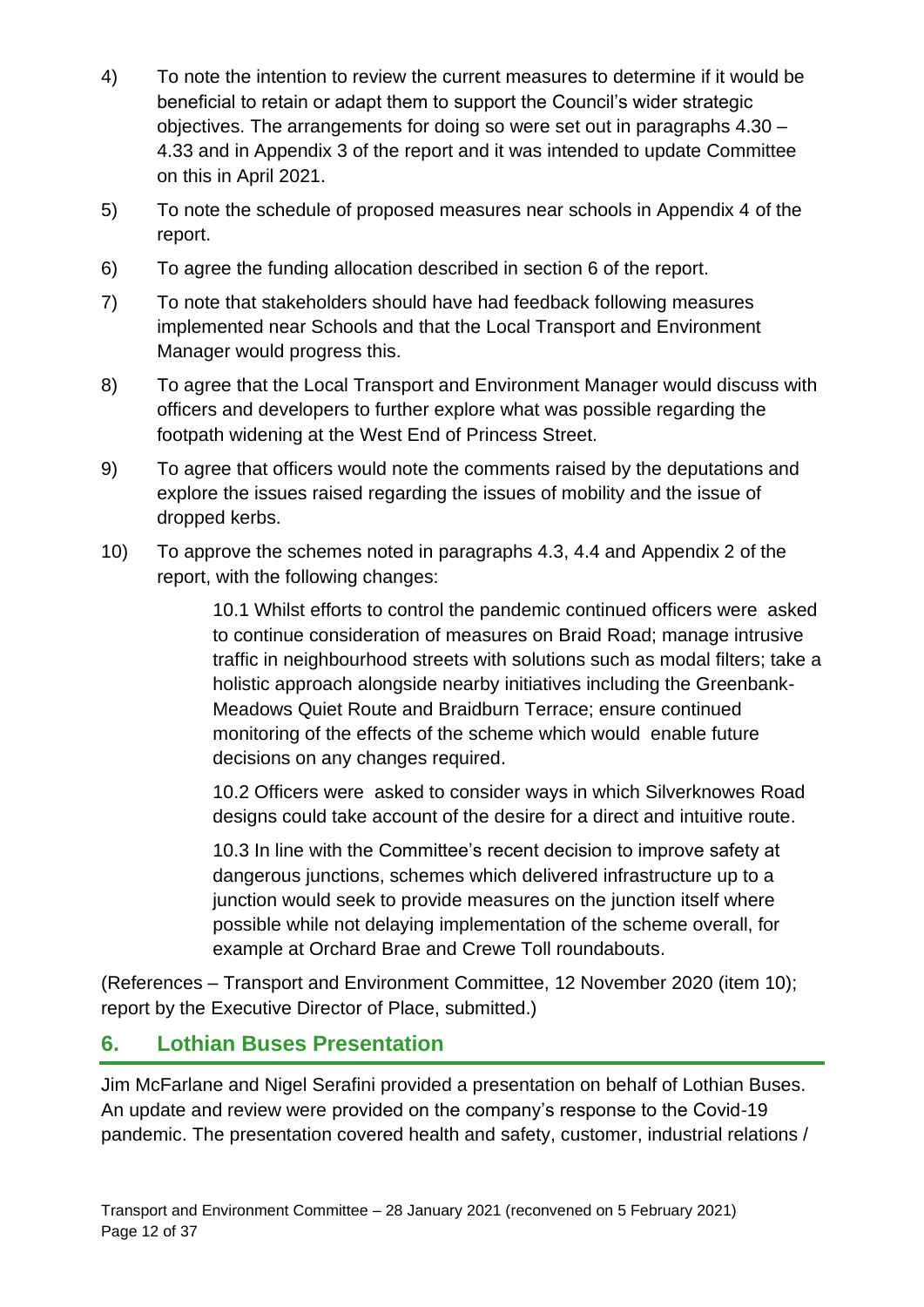colleagues, commercial overview / funding, environmental update and plans for the future.

#### **Decision**

- 1) To note and thank Nigel Serafini and Jim McFarlane for their presentation.
- 2) To record Committee's thanks to the staff of Lothian Buses for their work during the pandemic.
- 3) To invite Lothian Buses to become involved in the removal of street clutter work.

#### **Declaration of Interests**

Councillor Macinnes declared a non-financial interest in the above item as Chair of Transport for Edinburgh.

Councillors Doran and Miller declared a non-financial interest in the above item as Directors of Transport for Edinburgh.

# **7. Strategic Review of Parking - Results of Phase 1 Consultation and General Update**

## **a) Deputation – Leith Independent Garages Association (LIGA)**

A written deputation was presented on behalf of a Leith Independent Garages Association (LIGA).

The deputation advised that they represented more than twenty independent garages in and around Leith. The deputation asked the Committee to:

- Implement the fourth option outlined in the 'Options for Garage Customer Parking Permits' section (Section 6, page 25 [Document Pack page 457] of CPZ Phase 1 Industry Specific Parking Permits), allowing use of specific allocated parking spaces and use of Shared Use Parking Spaces.
- Issue two permits to each garage free of charge to stop this being an unfair tax on being.
- Consult with garage businesses to ensure that sufficient permits and spaces are provided.
- Consult further with garage businesses to discover a fair price for additional permits and to ensure the continued economic viability of each business.

## **b) Ward Councillors**

In accordance with Standing Order 33.1, the Convener agreed to hear a presentation from Ward Councillor Frank Ross. Councillor Frank Ross specifically addressed the proposals within the report to further delay a controlled parking regime in Corstorphine. Councillor Ross asked Committee to take the opportunity to put a controlled parking zone in place before transport pressure re-emerged.

#### **c) Report by the Executive Director of Place**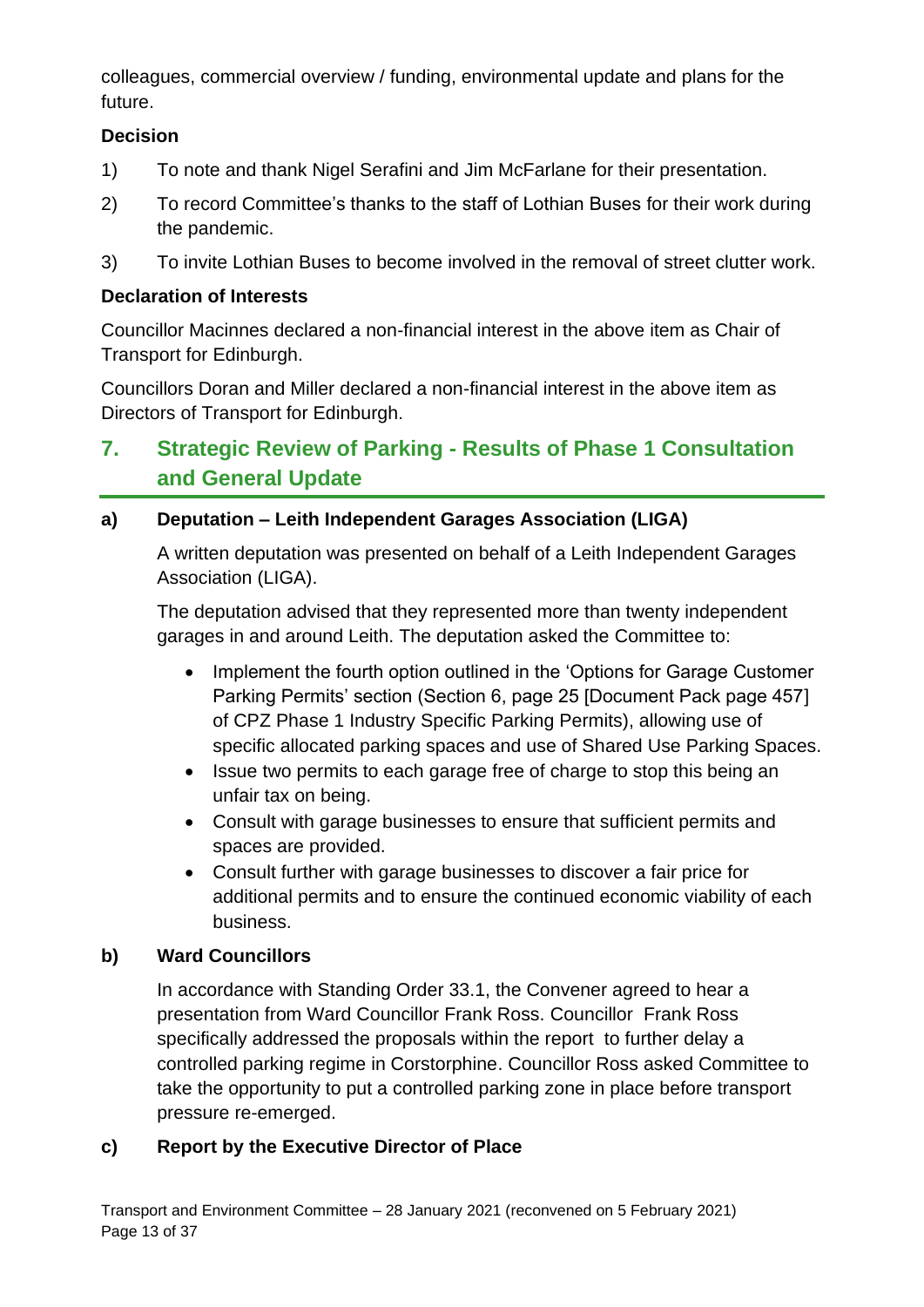An update was provided on progress on the Strategic Review, the impact on that progress as a result of the Covid-19 situation and the results of the Phase 1 consultation process were considered. A series of recommendations based on the consultation results and on other strands of work that arose generally from the Strategic Review of Parking were made.

Authority was sought to commence the necessary legal processes that would introduce parking controls in the Phase 1 area, with the operation details and amendments noted in the report, and to introduce partial controls in Sighthill Industrial Estate. The proposed timescales for consulting and, subject to further Committee approvals, delivering all four phases of implementation currently in progress were set out.

#### **Motion**

- 1) To note the amendments to the proposed timescales for delivering the four proposed phases of the Review as detailed in Appendix 1 of the report.
- 2) To note the results of the informal consultation for the Phase 1 area as detailed in Appendix 2 of the report.
- 3) To note the changes proposed as a result of the consultation responses.
- 4) To note the operational details for the proposed parking controls for the Phase 1 area, including proposals to address the concerns of garages and related businesses as detailed in Appendices 3 and 4 of the report.
- 5) To approve commencement of the legal process to introduce parking controls into the Phase 1 area, as detailed in Appendix 3 of the report.
- 6) To approve revised restrictions on permit issue as detailed in Appendix 5 of the report.
- 7) To note the amended phasing proposals as described in Appendix 6 to the report.
- 8) To note the proposed approach for continuing with the planned consultation exercises for the remaining phases of the review, as outlined in Appendix 7 of the report.
- 9) To approve commencement of the legal process to introduce limited parking controls into Sighthill Industrial Estate as detailed in Appendix 8 of the report.
- 10) To approve setting of charges related to permits and pay-and-display as detailed in Appendix 9 of the report.
- 11) To note that a notification would be circulated week commencing 1 February 2021 to all relevant stakeholders.
- 12) To request that officers explored the issue of a key workers permit and report back to Committee with a written response.
- moved by Councillor Macinnes, seconded by Councillor Doran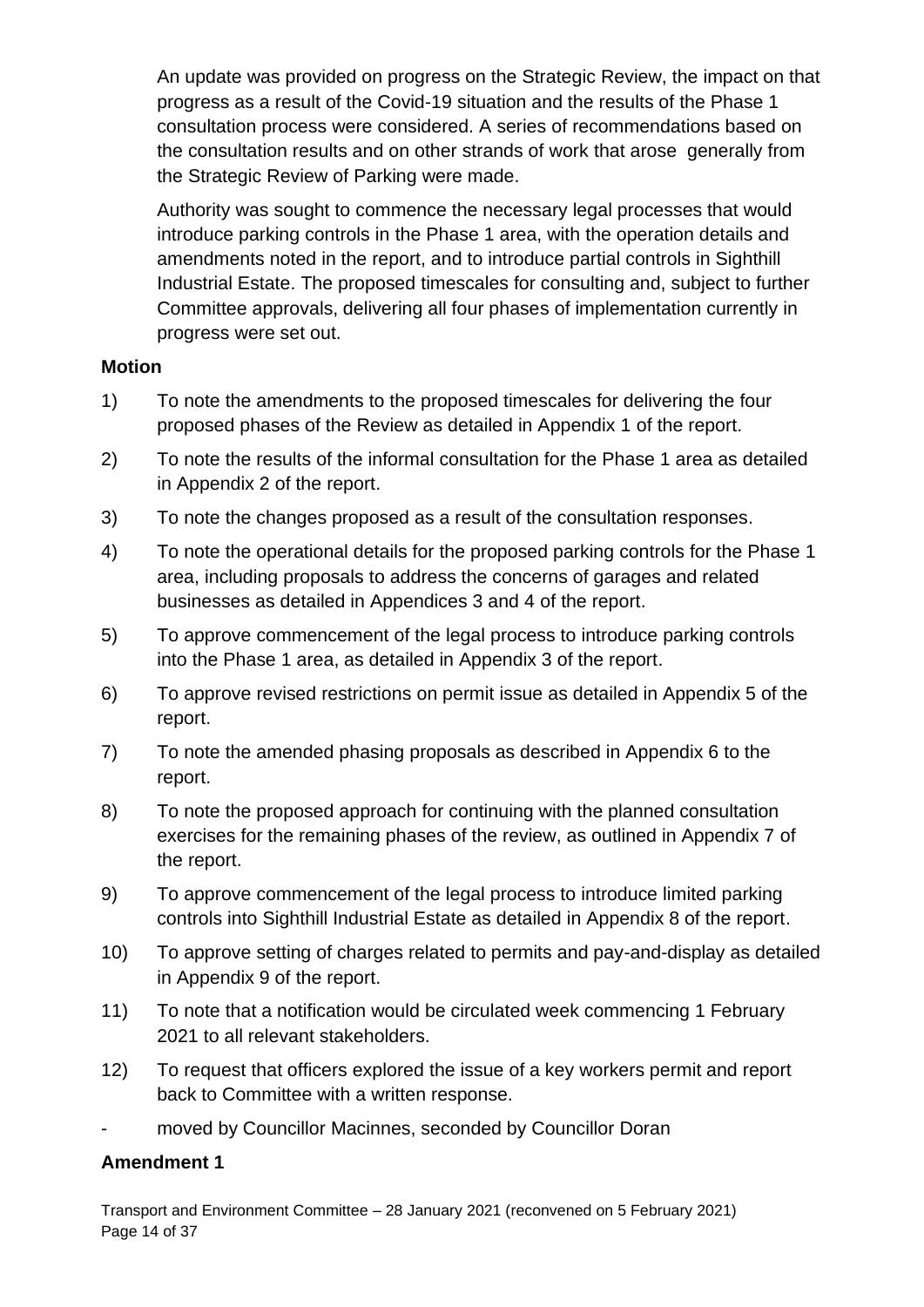- 1) To note the amendments to the proposed timescales for delivering the four proposed phases of the Review as detailed in Appendix 1 of the report.
- 2) To note the results of the informal consultation for the Phase 1 area as detailed in Appendix 2 of the report.
- 3) To note the changes proposed as a result of the consultation responses.
- 4) To note the operational details for the proposed parking controls for the Phase 1 area, including proposals to address the concerns of garages and related businesses as detailed in Appendices 3 and 4 of the report.
- 5) To approve commencement of the legal process to introduce parking controls into the Phase 1 areas of Abbeyhill, B8, Leith Walk, Pilrig and Shandon as detailed in Appendix 3 of the report. but not Gorgie North, Gorgie South, Leith or North Leith.
- 6) To approve revised restrictions on permit issue as detailed in Appendix 5 of the report.
- 7) To note the amended phasing proposals as described in Appendix 6 to the report.
- 8) To note the proposed approach for continuing with the planned consultation exercises for the remaining phases of the review, as outlined in Appendix 7 of the report.
- 9) To approve commencement of the legal process to introduce limited parking controls into Sighthill Industrial Estate as detailed in Appendix 8 of the report.

9.1 To request a feasibility study on the introduction of a new Essential Key Workers Permit which would be valid when on shift and recognised the critical role these officers had in keeping the city moving.

moved by Councillor Webber, seconded by Councillor Whyte

- 1) To acknowledge the scale and ambition of the strategic review of parking and that, in many cases, introduction of measures to reduce parking pressure and allocate space more fairly and safely is in response to resident and community demand, over many years.
- 2) To recognise that previous extensions of parking regulation have brought benefit to residents in those areas and few areas, if any, would seek to have controls reduced, even in areas where there was opposition prior to introduction.
- 3) To further recognise that measures to allocate parking space in a more managed way need to be in the context of steps to reduce significantly the overall volume of vehicles seeking space, through encouraging greater use of public transport, active travel and car-pooling and sharing.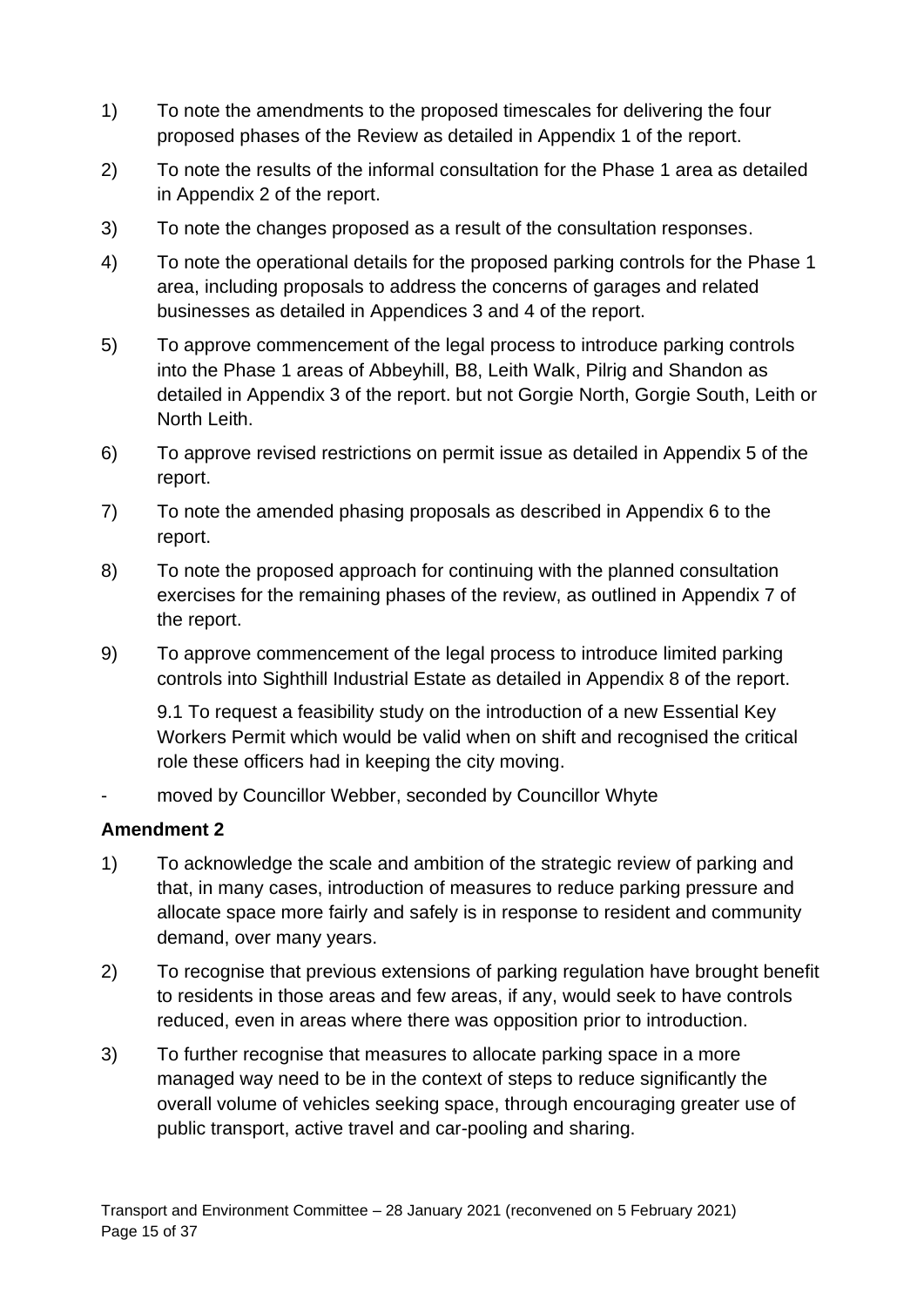- 4) To note the amendments to the proposed timescales for delivering the four proposed phases of the Review as detailed in Appendix 1 of the report.
- 5 To note the results of the informal consultation for the Phase 1 area as detailed in Appendix 2 of the report.
- 7) To note the changes proposed as a result of the consultation responses.
- 8) To note the operational details for the proposed parking controls for the Phase 1 area, including proposals to address the concerns of garages and related businesses as detailed in Appendices 3 and 4 of the report.
- 9) To approve commencement of the legal process to introduce parking controls into the Phase 1 area, as detailed in Appendix 3 of the report.
- 10) To approve revised restrictions on permit issue as detailed in Appendix 5 of the report.
- 11) To note the amended phasing proposals as described in Appendix 6 to the report.
- 12) To note the proposed approach for continuing with the planned consultation exercises for the remaining phases of the review, as outlined in Appendix 7 of the report.
- 13) To approve commencement of the legal process to introduce limited parking controls into Sighthill Industrial Estate as detailed in Appendix 8 of the report.
- 14) To approve setting of charges related to permits and pay-and-display as detailed in Appendix 9 of the report.
- 15) To agree that prior to TROs being issued for feedback relevant ward councillors would be issued with detailed plans of changes in the phase 1 areas for comment and review.
- 16) To note that, in addition to integration with tram, communal bin review and cycle storage projects, the roll-out of EV infrastructure needed to be factored in.
- 17) To agree to introduce garage permits as set out in paragraph 4.30 of the report, with monitoring and feedback from businesses and residents in these locations reported back to Committee in 18 months of implementation within any update report on the strategic review of parking.
- 18) To note that migration of parking pressures was considered within the proposals but that monitoring was the only action proposed in response and called for an update to be provided to Committee on what additional option could be considered if these pressures were observed.
- 19) To note, with reference to point 18 ,, the timescale to implement phase 1 but recognised that the case for the Slateford-Hutchison part of the Gorgie zone was more mixed and partly linked to migration of parking pressures and so agreed to make preparation for its potential inclusion in phase 1 but considered delaying timing of introduction to assess the level of displacement experienced.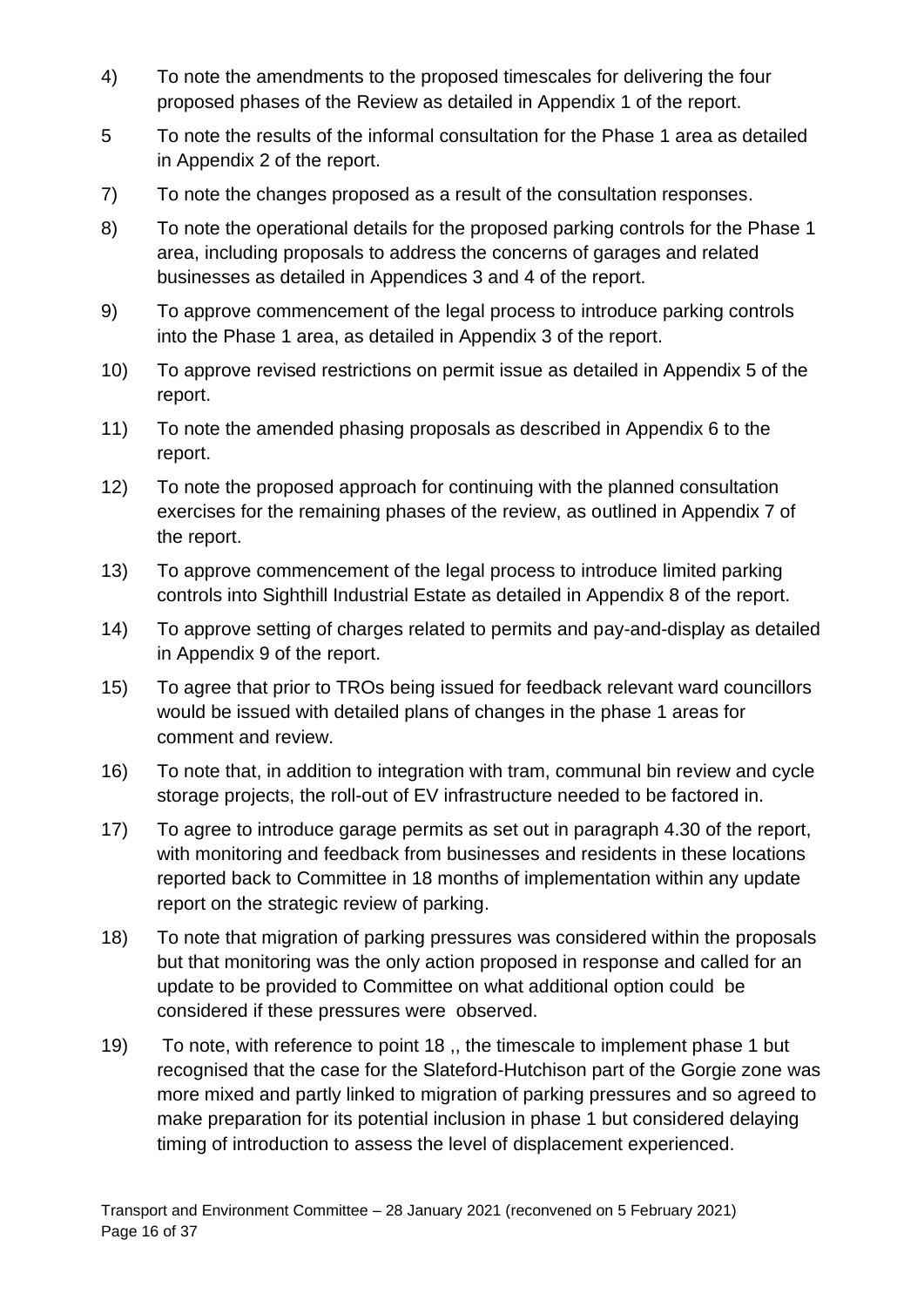- 20) To welcome the inclusion of some parts of CPZ S4 in proposed new zone S5 but equally mandated consideration of whether some immediately adjacent parts of S3 should also go to S5.
- 21) To note the consultant feedback on the need for further assessment as to whether there was a match in all phase one areas between available space and take-up demand; and mandated that further analysis and further revisions.
- 22) To note that a notification would be circulated week commencing 1 February 2021 to all relevant stakeholders.
- 23) To request that officers explored the issue of a key workers permit and report back to Committee with a written response.
- moved by Councillor Miller, seconded by Councillor Corbett

In accordance with Standing Order 22(12), Amendment 2 was accepted as an addendum to the motion.

# **Voting**

The voting was as follows:

| For the motion (as adjusted) |  | 7 votes |
|------------------------------|--|---------|
|------------------------------|--|---------|

For Amendment 1 - 4 votes

(For the motion (as adjusted) – Councillors Bird, Cameron, Corbett, Doran, Key, Macinnes and Miller

For Amendment 1 – Councillors Lang, Smith, Webber and Whyte)

# **Decision**

To approve the following adjusted motion by Councillor Macinnes:

- 1) To note the amendments to the proposed timescales for delivering the four proposed phases of the Review as detailed in Appendix 1 of the report.
- 2) To note the results of the informal consultation for the Phase 1 area as detailed in Appendix 2 of the report.
- 3) To note the changes proposed as a result of the consultation responses.
- 4) To note the operational details for the proposed parking controls for the Phase 1 area, including proposals to address the concerns of garages and related businesses as detailed in Appendices 3 and 4 of the report.
- 5) To approve commencement of the legal process to introduce parking controls into the Phase 1 area, as detailed in Appendix 3 of the report.
- 6) To approve revised restrictions on permit issue as detailed in Appendix 5 of the report.
- 7) To note the amended phasing proposals as described in Appendix 6 to the report.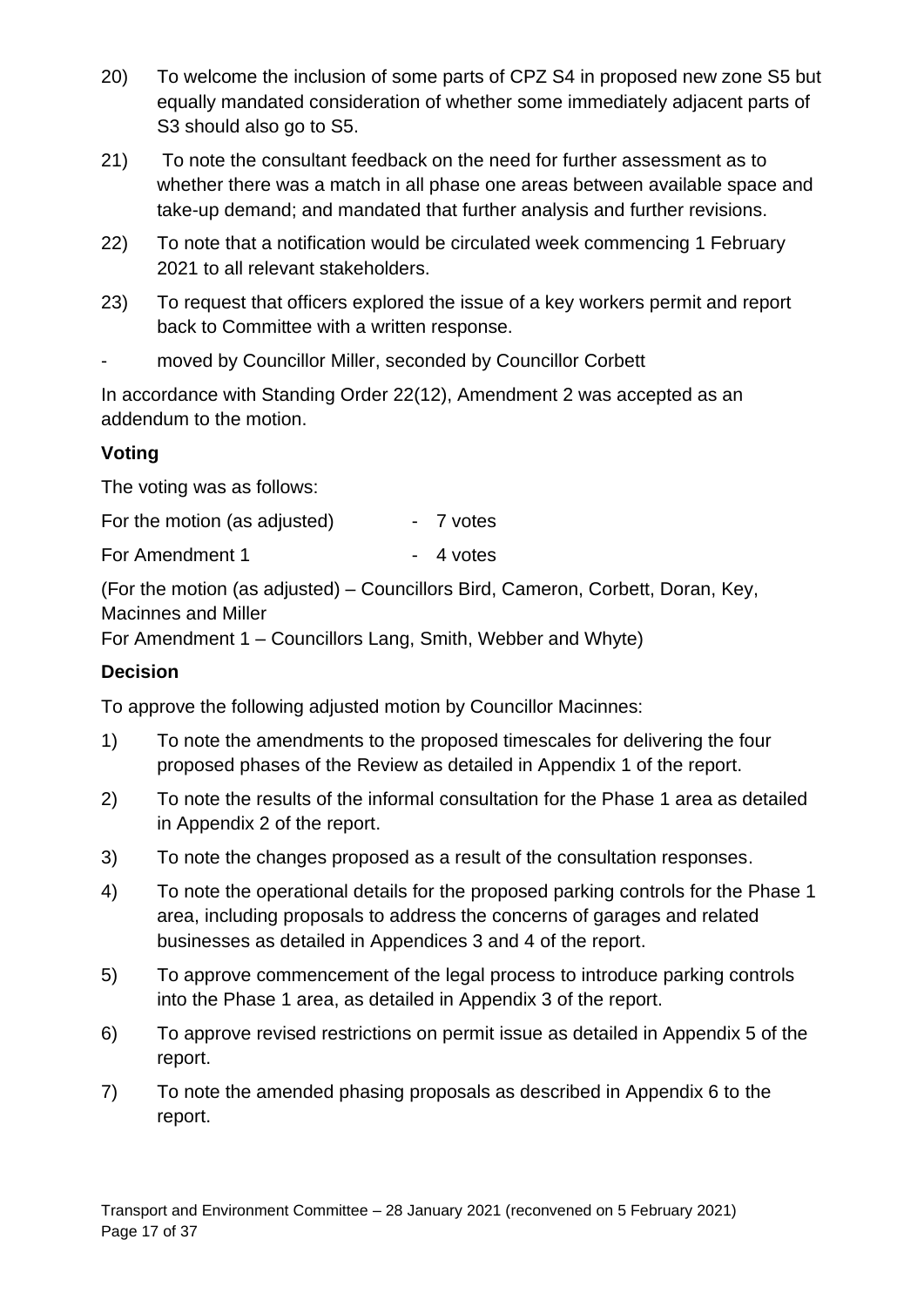- 8) To note the proposed approach for continuing with the planned consultation exercises for the remaining phases of the review, as outlined in Appendix 7 of the report.
- 9) To approve commencement of the legal process to introduce limited parking controls into Sighthill Industrial Estate as detailed in Appendix 8 of the report.
- 10) To approve setting of charges related to permits and pay-and-display as detailed in Appendix 9 of the report.
- 11) To note that a notification would be circulated week commencing 1 February 2021 to all relevant stakeholders.
- 12) To request that officers explored the issue of a key workers permit and report back to Committee with a written response.
- 13) To acknowledge the scale and ambition of the strategic review of parking and that, in many cases, introduction of measures to reduce parking pressure and allocate space more fairly and safely was in response to resident and community demand, over many years.
- 14) To recognise that previous extensions of parking regulation had brought benefit to residents in those areas and few areas, if any, would seek to have controls reduced, even in areas where there was opposition prior to introduction.
- 15) To further recognise that measures to allocate parking space in a more managed way needed to be in the context of steps to reduce significantly the overall volume of vehicles seeking space, through encouraging greater use of public transport, active travel and car-pooling and sharing.
- 16) To agree that prior to TROs being issued for feedback relevant ward councillors would be issued with detailed plans of changes in the phase 1 areas for comment and review.
- 17) To note that, in addition to integration with tram, communal bin review and cycle storage projects, the roll-out of EV infrastructure needed to be factored in.
- 18) To agree to introduce garage permits as set out in paragraph 4.30 of the report, with monitoring and feedback from businesses and residents in these locations reported back to Committee in 18 months of implementation within any update report on the strategic review of parking.
- 19) To note that migration of parking pressures was considered within the proposals but that monitoring was the only action proposed in response and called for an update to be provided to Committee on what additional option could be considered if these pressures were observed.
- 20) To note, with reference to point 19, the timescale to implement phase 1 but recognised that the case for the Slateford-Hutchison part of the Gorgie zone was more mixed and partly linked to migration of parking pressures and so agreed to make preparation for its potential inclusion in phase 1 but considered delaying timing of introduction to assess the level of displacement experienced.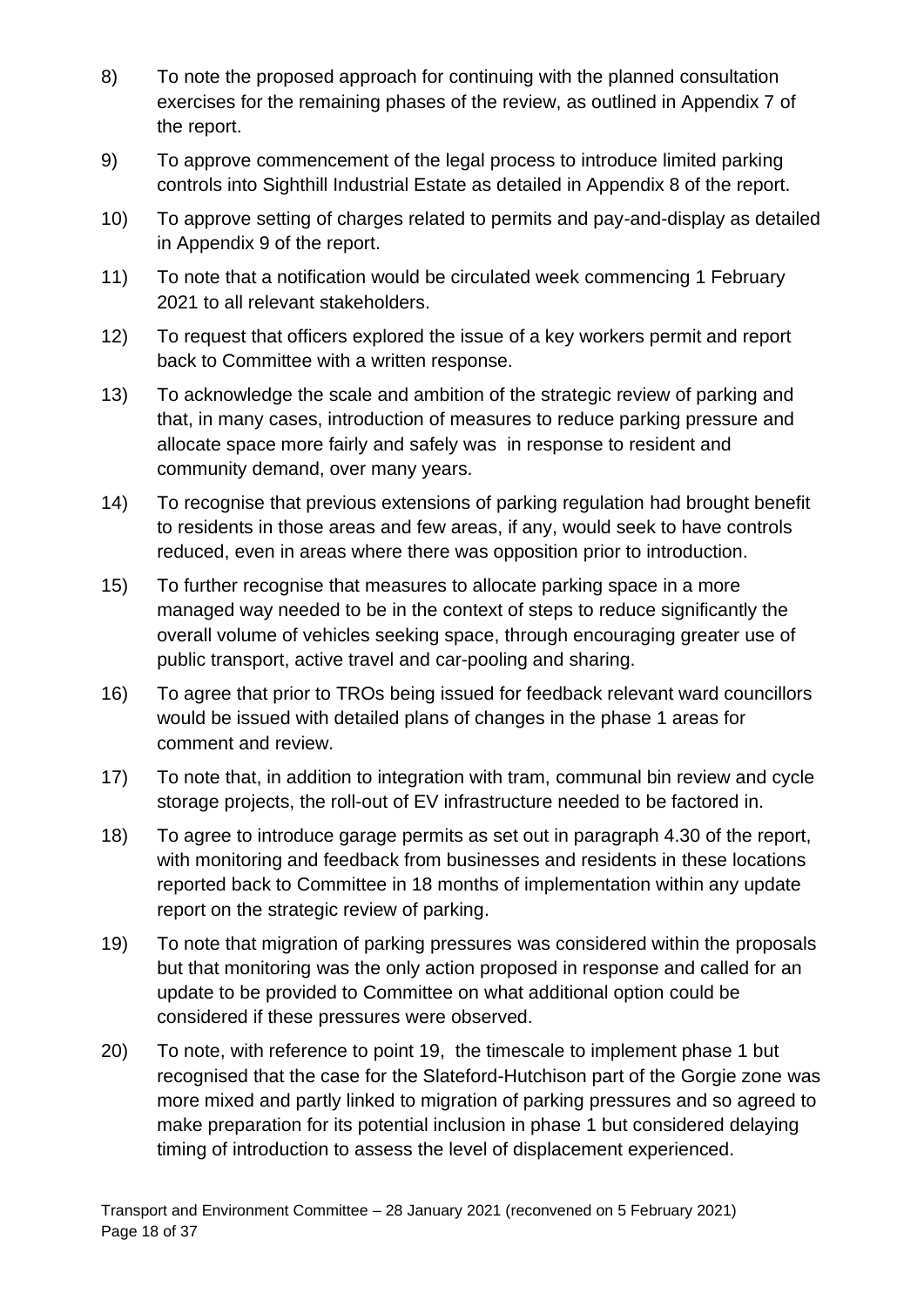- 21) To welcome the inclusion of some parts of CPZ S4 in proposed new zone S5 but equally mandated consideration of whether some immediately adjacent parts of S3 should also go to S5.
- 22) To note the consultant feedback on the need for further assessment as to whether there was a match in all phase one areas between available space and take-up demand; and mandated that further analysis and further revisions.

(References – Transport and Environment Committee, 12 September 2019 (item 11); report by the Executive Director of Place, submitted.)

### **Declaration of Interests**

Councillor Whyte declared a non-financial interest in the above item as he lived in the areas where the extension of controlled parking might take place.

# **7. Network and Enforcement Management Improvement Plan**

Committee considered a report that supplemented the Roads and Transport Infrastructure Improvement Plan approved by the Transport and Environment Committee on 1 October 2020. Progress made in delivering the outstanding actions contained within the Roads Improvement Plan were set out and an update on implementation of the new organisational structure which was provided.

Details were provided of new actions, within the Network and Enforcement Management Improvement Plan, that had been developed in conjunction with the implementation of the new organisational structure.

#### **Decision**

- 1) To note the contents of the report and the positive progress made to date.
- 2) To note the significant progress on completing the majority of the Roads Improvement Plan actions as detailed in Appendix 1 of the report.
- 3) To agrees the Network and Enforcement Management Improvement Plan as detailed in Appendix 4 of the report.
- 4) To agree to report back to Committee on any achievements of the Network and Enforcement Management Improvement Plan.

(References – Transport and Environment Committee, 1 October 2020 (item 9); report by the Executive Director of Place, submitted.)

# **8. Trial Closure of Brunstane Road and Associated Measures to Mitigate intrusive Traffic in the Coillesdene Area**

Brunstane Road was a residential street to the east of Portobello which formed a route between Milton Road East to the south and Joppa Road to the north. It had been subject to longstanding traffic problems south of the bridge over the East Coast Main Line (ECML) due to a combination of traffic volumes and parking, resulting in traffic congestion, damage to parked vehicles and instances of anti-social behaviour from drivers.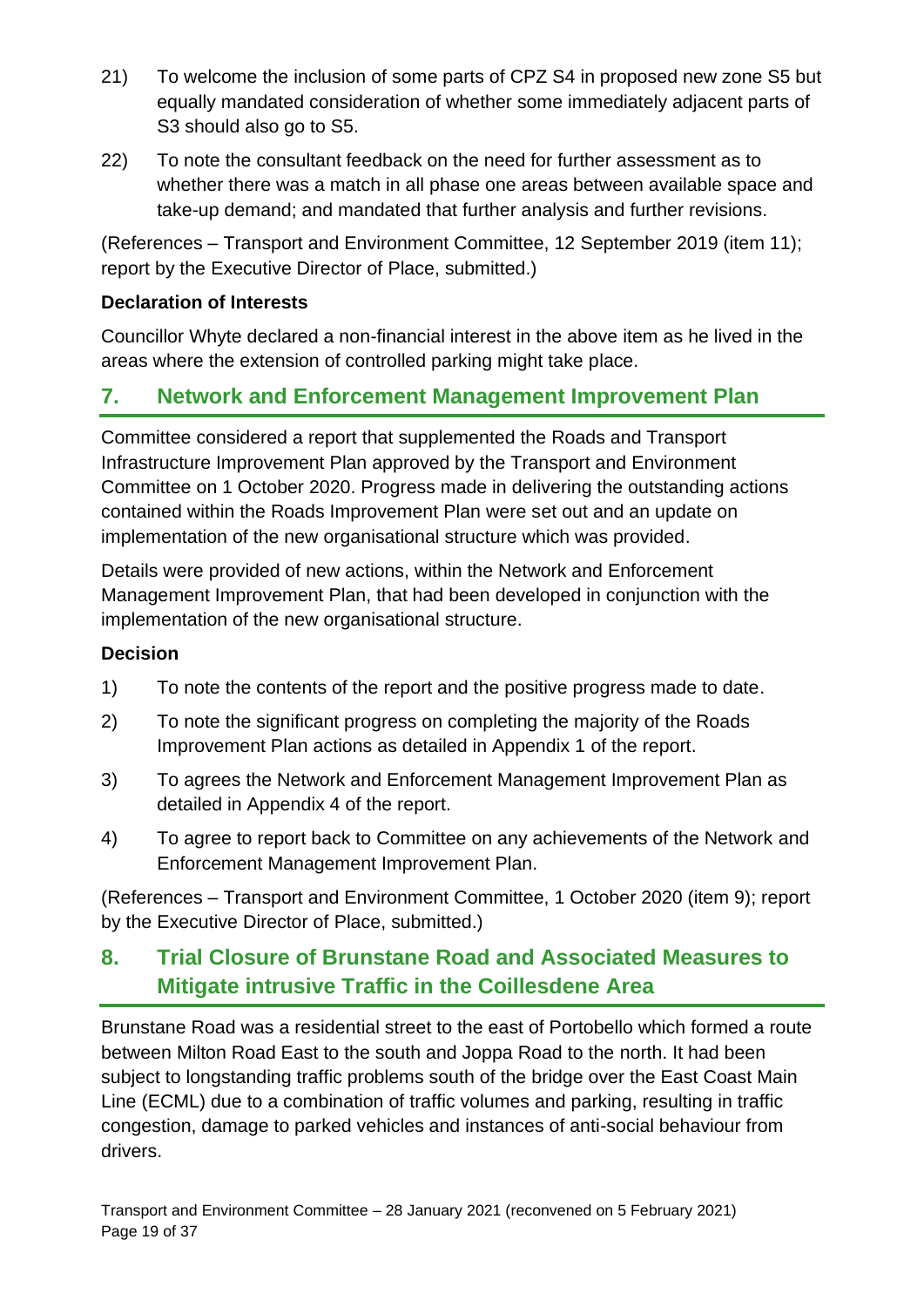Committee considered a report highlighting options that had been considered to improve this situation and the possible impacts of each intervention, presented the findings of a recent and previous consultation on proposed changes and made a recommendation to progress with an Experimental Traffic Regulation Order (ETRO) for the area.

# **Motion**

- 1) To note the contents of the report and the findings of the most recent and previous consultation exercises.
- 2) To agree to the trial taking place using the Experimental Traffic Regulation Order (ETRO) process.
- 3) To note that further updates would be provided throughout the duration of the trial.
- 4) To agree that further consultation took place during the trial to determine if the closure should become permanent
- 5) To agree that specific monitoring of Coillesdene Avenue would take into consideration the retirement home.
- 6) To agree that parking measures would be considered on Brighton Place.
- moved by Councillor Macinnes, seconded by Councillor Doran

- 1) To note the contents of the report and the findings of the most recent and previous consultation exercises
- 2) To agree to a trial taking place using the Experimental Traffic Regulation Order (ETRO) process and the trial should start with the minimal intervention (eg oneway road with additional traffic calming measures) possible to assess if this alone could address the issue.
- 3) To agree that further updates would be provided throughout the duration of the trial.
- 4) To agree that the updates would include empirical and extensive data to identify the impact across the network wider area
- 5) To agree that updates would include assessment against a suite of key performance indicators to ensure the various experimental measures could be assessed objectively.
- 6) To agree that the trial and use of ETRO should not extend beyond 18 months.
- 7) To agree that following the conclusion of the ETRO, that the established robust TRO process then be initiated to ensure critical consultation across the wider community be carried out and fulfil our duty of running and management of a network on behalf of all road users.
- 8) To agree that specific monitoring of Coillesdene Avenue would take into consideration the retirement home.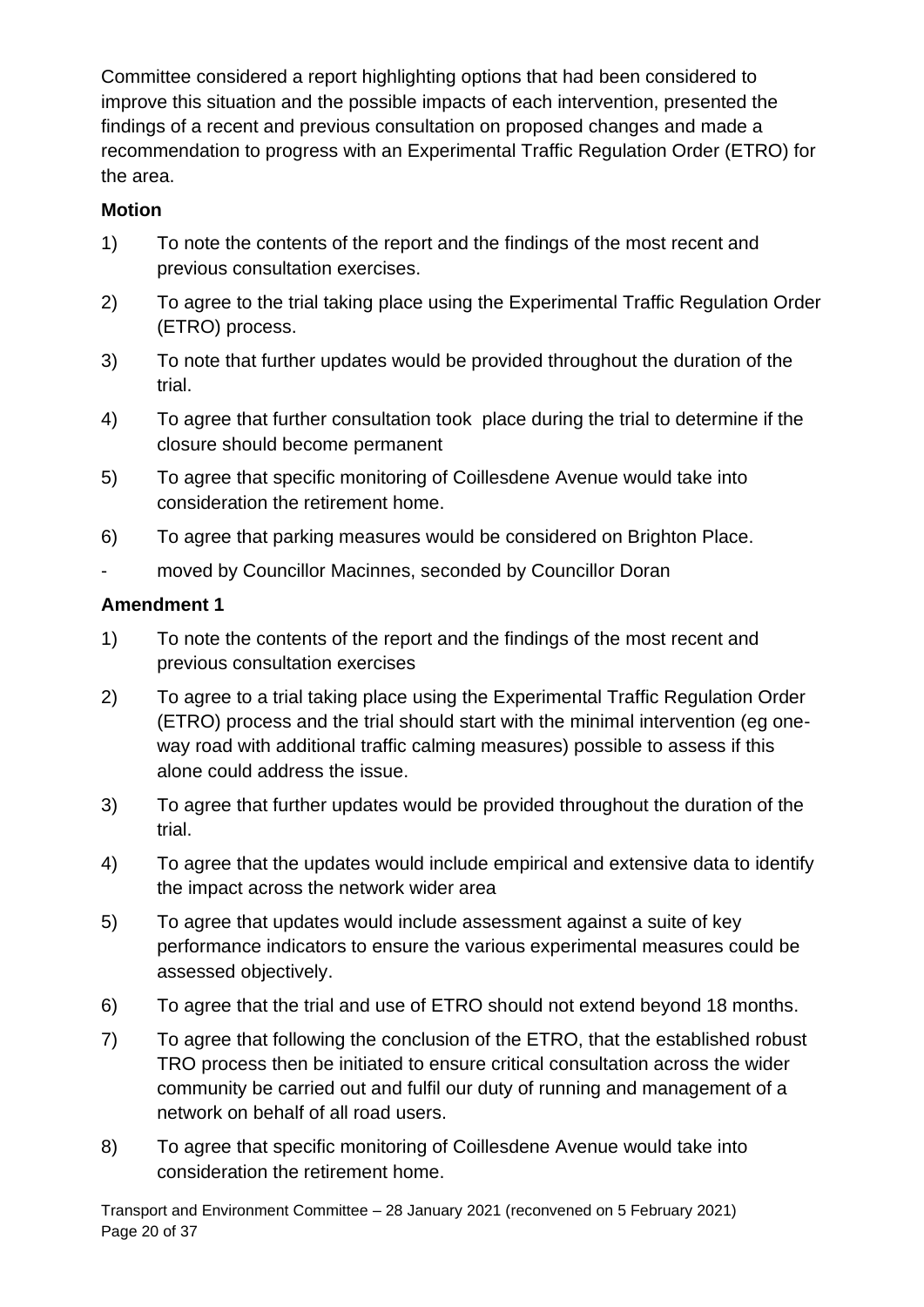- 9) To agree that parking measures would be considered on Brighton Place.
- moved by Councillor Webber, seconded by Councillor Whyte

#### **Amendment 2**

- 1) To note the contents of the report and the findings of the most recent and previous consultation exercises
- 2) To note the substantial level of opposition to the proposed closure and therefore to agree not to proceed with this option; instead agree that officers should consult with residents on Brunstane Road on the option of introducing additional parking restrictions to address the traffic problems highlighted
- 3) To agree that specific monitoring of Coillesdene Avenue would take into consideration the retirement home.
- 4) To agree that parking measures would be considered on Brighton Place.
- moved by Councillor Lang, seconded by Councillor Smith

#### **Voting**

The voting was as follows:

| For the motion  | - 7 votes |
|-----------------|-----------|
| For Amendment 1 | - 3 votes |
| For Amendment 2 | - 1 vote  |

(For the motion – Councillors Bird, Cameron, Corbett, Doran, Key, Macinnes and Miller For Amendment 1 – Councillors Smith, Webber and Whyte

For Amendment 2 – Councillor Lang)

#### **Decision**

To approve the motion by Councillor Macinnes

(Reference - report by the Executive Director of Place, submitted.)

#### **Declaration of Interests**

Councillors Doran and Whyte declared a non-financial interest in the above item as they lived in close proximity of the area referred to in the report.

# **9. Objections to TRO/20/07 – Proposed Extension of 20mph Speed Limit**

The objections to Traffic Regulation Order (TRO) TRO/20/07 were detailed which would make variations to the previously implemented Traffic Regulation Order TRO/15/17 for a citywide 20mph network. Committee were informed of the objections received to the draft Order and approval was sought to set these aside and make the Order as advertised. Overall 17 representations were received to the advertised Order. Of these, 15 were objections and two were comments.

#### **Decision**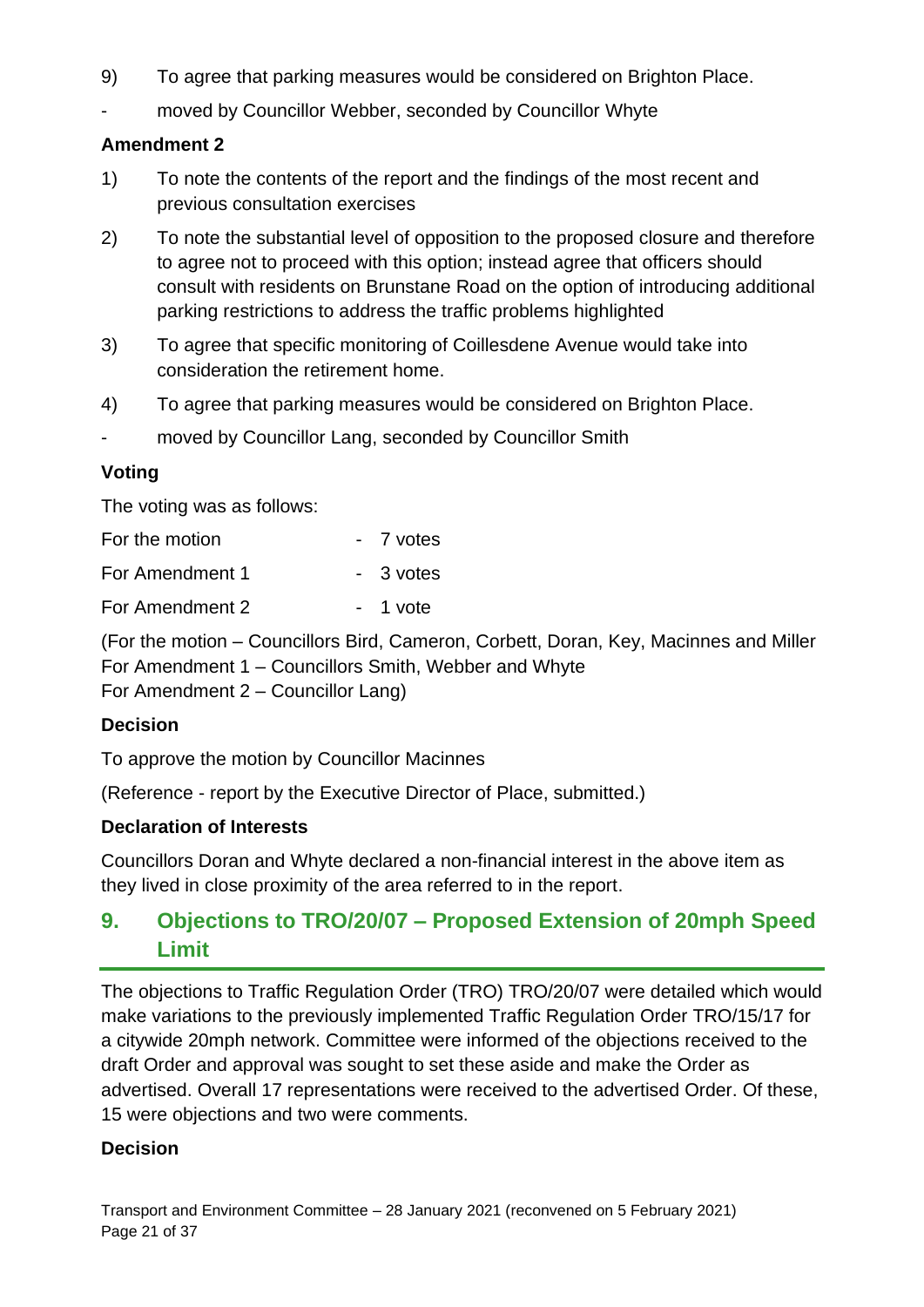- 1) To note the 15 objections and two comments received in relation to the advertised Traffic Regulation Order (TRO).
- 2) To set aside the 15 objections and give approval to make the TRO as advertised.
- 3) To note that a report presenting proposals for a revised approach to the proposed consultation on further extension of the 20mph network would be brought to the next meeting of t Committee.

(References – Transport and Environment Committee, 11 October 2019 (item 9); report by the Executive Director of Place, submitted.)

# **10. Waste and Cleansing Services Performance Update**

An update was provided on the Waste and Cleansing Services performance for the first two quarters of 2020/21 (April - September 2020), noting in particular the impact of COVID-19 on the service.

#### **Motion**

- 1) To note the contents of the report; including the activities, and dependencies, outlined within the report and the progress made towards these.
- 2) To agree that the Cleanliness Index Monitoring System (CIMS) was replaced by the new more comprehensive Litter Monitoring System from 2021/22.
- moved by Councillor Macinnes, seconded by Councillor Doran

- 1) To note the contents of the report and also note with some concern the downward turn of some services in September 2020, albeit with an acknowledgement of the impact Covid-19 has had and continued to have on the service.
- 2) To note with encouragement the small uplift in recycling tonnages towards the end of quarter 2 and requested a briefing note was circulated detailing the following: - the work that was being done to communicate changes to recycling services to residents given the ongoing developing circumstances; and - with the guidance for those who can work from home from the Scottish and UK Governments, what could be done to encourage recycling rather than landfill disposal of waste.
- 3) To request further information be included in the next report of the number of complaints and queries which had been received relating to the inability to register for garden waste outside of the registration periods. This should be backdated to April 2020;
- 4) To note from Appendix 3 of the report that there were a number of waste full communal bin and bank service requests which were not being allocated to any particular ward. To request that all requests were allocated a code to ensure monitoring could be done accurately.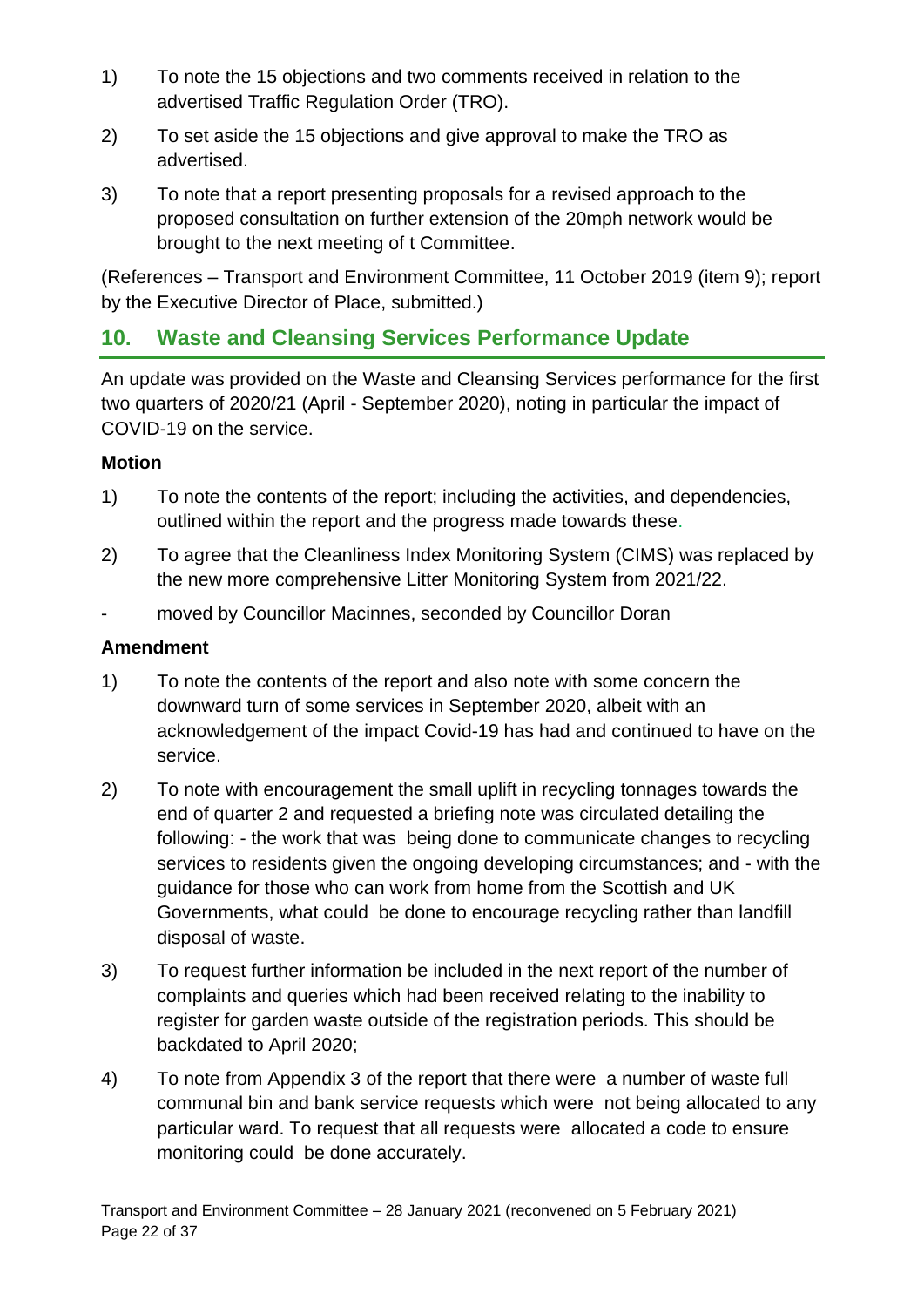- 5) To request a Business Bulletin update in April or June 2021 before the consultation with local authorities planned for the Litter Monitoring System detailed in Appendix 4 of the report detailing the perceived benefits and limitations of the System to ensure that the Committee was aware of any limitations in the information which may be provided to them going forward.
- moved by Councillor Smith, seconded by Councillor Webber

In accordance with Standing Order 22(12), paragraphs 2, 4 and 5 were accepted as an addendum to the motion.

#### **Decision**

To approve the following adjusted motion by Councillor Macinnes:

- 1) To note the contents of the report; including the activities, and dependencies, outlined within the report and the progress made towards these.
- 2) To agree that the Cleanliness Index Monitoring System (CIMS) was replaced by the new more comprehensive Litter Monitoring System from 2021/22.
- 3) To note with encouragement the small uplift in recycling tonnages towards the end of quarter 2 and requested a briefing note was circulated detailing the following: - the work that was being done to communicate changes to recycling services to residents given the ongoing developing circumstances; and - with the guidance for those who can work from home from the Scottish and UK Governments, what could be done to encourage recycling rather than landfill disposal of waste.
- 4) To note from Appendix 3 of the report that there were a number of waste full communal bin and bank service requests which were not being allocated to any particular ward. To request that all requests were allocated a code to ensure monitoring could be done accurately;
- 5) To request a Business Bulletin update in April or June 2021 before the consultation with local authorities planned for the Litter Monitoring System detailed in Appendix 4 of the report detailing the perceived benefits and limitations of the System to ensure that the Committee was aware of any limitations in the information which may be provided to them going forward.

(References – Transport and Environment Committee, 5 December 2019 (item 11); report by the Executive Director of Place, submitted.)

# **11. Modernising Parking Permits**

Approval was sought to make changes to the way in which many of the Council's parking permits were issued, switching from a paper-based system to a system of electronic permits. This change would enable the Council to offer an enhanced service to residents, businesses and visitors, whilst reducing reliance on physical permits as proof of entitlement to park. Changes to the way in which visitor permits operated, offering improved flexibility for users were also recommended. This approach built on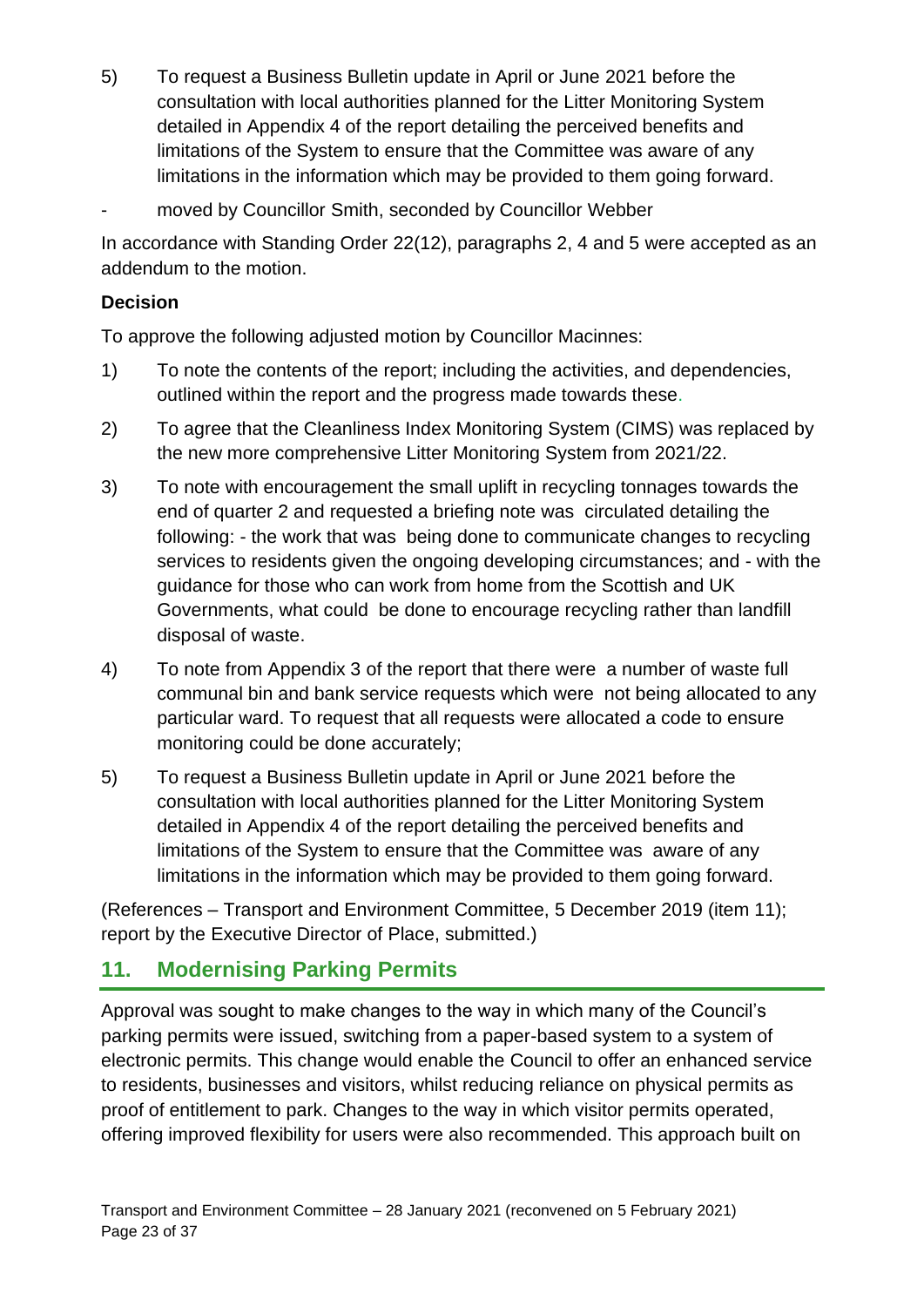the success of the existing RingGo system, which continued to attract new users to online services.

### **Decision**

- 1) To approve proposed changes from the current paper-based system to an electronic permit system for residents' parking permits and for retail, business and trades parking permits.
- 2) To approve proposed changes from the current paper-based system to an electronic permit system for visitor parking permits and the use of the existing RingGo payment system for these permits
- 3) To approve starting the necessary Traffic Regulation Order (TRO) procedures to make these changes to existing permits

(Reference – report by the Executive Director of Place, submitted.)

# **12. Proposed Parking Controls – Maxwell Street, Morningside**

On 20 September 2019 a report authorised by the Executive Director of Place under Delegated Powers commenced the legal process to add the western end of Maxwell Street, Morningside to the S2 zone of the Controlled Parking Zone (CPZ). The draft Traffic Regulation Order (TRO) detailing the extent of the scheme was advertised on 24 July 2020 at which point those interested in the scheme were invited to make their views known to the Council.

Committee considered a report which detailed the results of that consultation and addressed the objections received, which were mainly themed around the legal process, land adoption and parking controls. The report further recommended proceeding to make the TRO and to implement the proposed extension of CPZ restrictions to Maxwell Street, including the area to the rear of numbers 10 and 12 Maxwell Street.

## **Decision**

- 1) To set aside the objections to the Traffic Regulation Order (TRO) as previously advertised and authorised by the Executive Director of Place under Delegated Powers on 20 September 2019.
- 2) To approve the making of the TRO as advertised to include the western end of Maxwell Street, the access road and parking area associated with 10-12 Maxwell Street, as part of proposed extension of the S2 zone of the Controlled Parking Zone.

(Reference – report by the Executive Director of Place, submitted)

# **13. Trams to Newhaven: Commencement of Statutory Procedures for Traffic Regulation Order**

#### **a) Ward Councillors**

In accordance with Standing Order 33.1, the Convener agreed to hear a presentation from Ward Councillor Joanna Mowat. Councillor Mowat noted she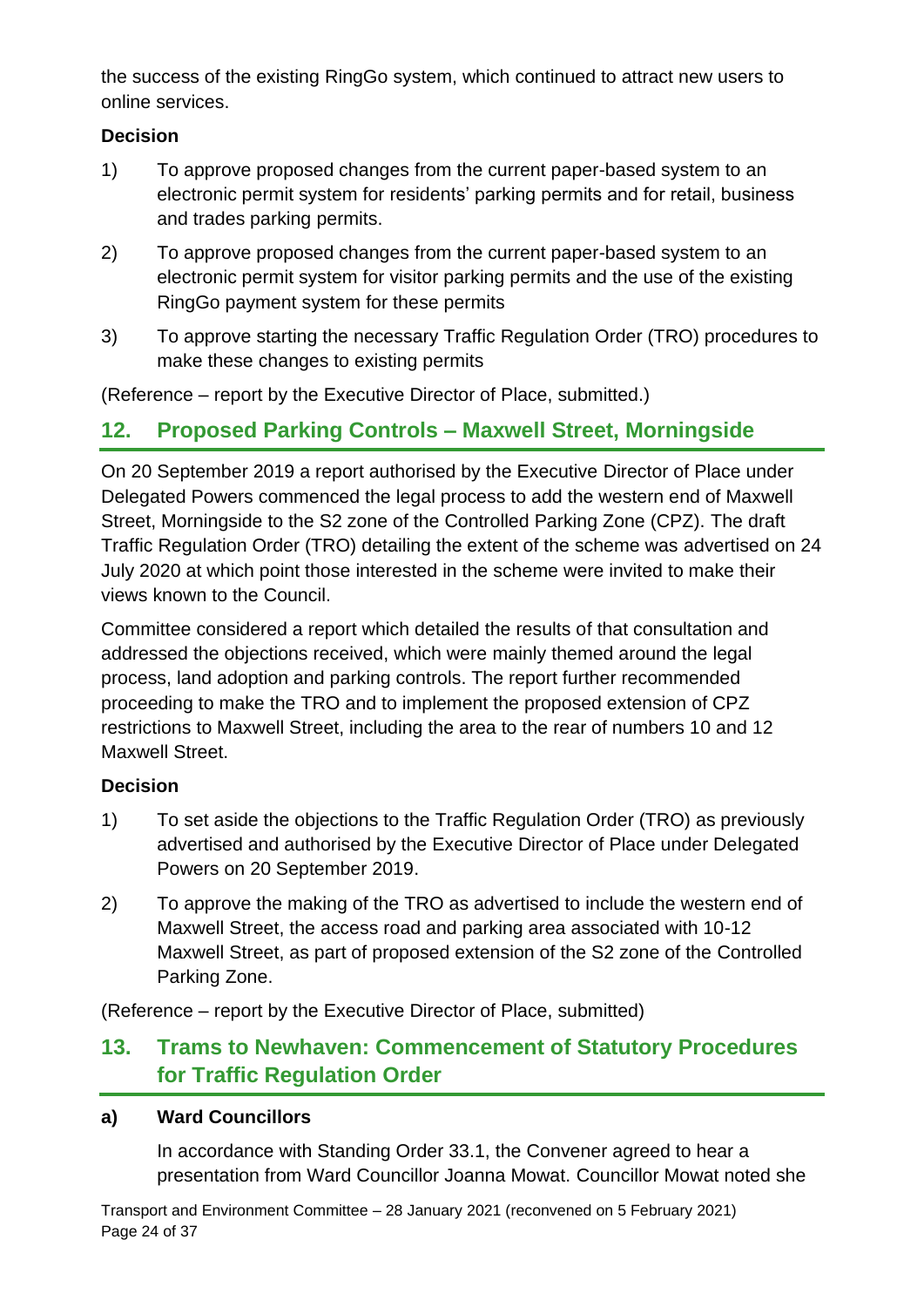was concerned to see the commencement of the statutory procedures to ban the left-hand turn from Leith Walk to London Road was being pursued.

### **b) Report by the Executive Director of Place**

On 14 March 2019 the Council approved the terms of the Final Business Case for the Tram to Newhaven Project. The project completed the tram line to Newhaven from the existing temporary terminus at York Place. As part of the development of the Final Business Case detailed final road designs were developed, and an extensive period of consultation was undertaken. Final designs were costed, and both the designs and the costings were used for the basis of the Final Business Case.

Since approval was given, the junction design had been reviewed for London Road to test whether a different approach could better protect vulnerable road users by providing a single-phase crossing which optimises pedestrian and cyclist safety without increasing saturation at the junction. The outcome of these was successful however to do so a ban stopping the left turn from Leith Walk to London Road would be required. Approval was sought to make such an order and to commence the associated statutory process.

#### **Motion**

- 1) To note the developed design for the Trams to Newhaven scheme.
- 2) To note that the implementation of the Traffic Regulation Orders (TROs) were fundamental to both the design of the tram scheme and its operation.
- 3) To note that a review of major junctions to prioritise vulnerable road user safety in the city was to commence.
- 4) To approve the commencement of the statutory procedures for the TRO necessary to ban the left hand turn from Leith Walk to London Road.
- 5) To note that traffic modelling and counting was used to understand what saturation was expected at the junction and that data would be provided for bikes if they were available.
- moved by Councillor Macinnes, seconded by Councillor Doran

- 1) To note the developed design for the Trams to Newhaven scheme.
- 2) To note that the implementation of the Traffic Regulation Orders (TROs) were fundamental to both the design of the tram scheme and its operation.
- 3) To note that a review of major junctions to prioritise vulnerable road user safety in the city was to commence.
- 4) To note that traffic modelling and counting was used to understand what saturation was expected at the junction and that data would be provided for bikes if they were available.
- moved by Councillor Whyte, seconded by Councillor Webber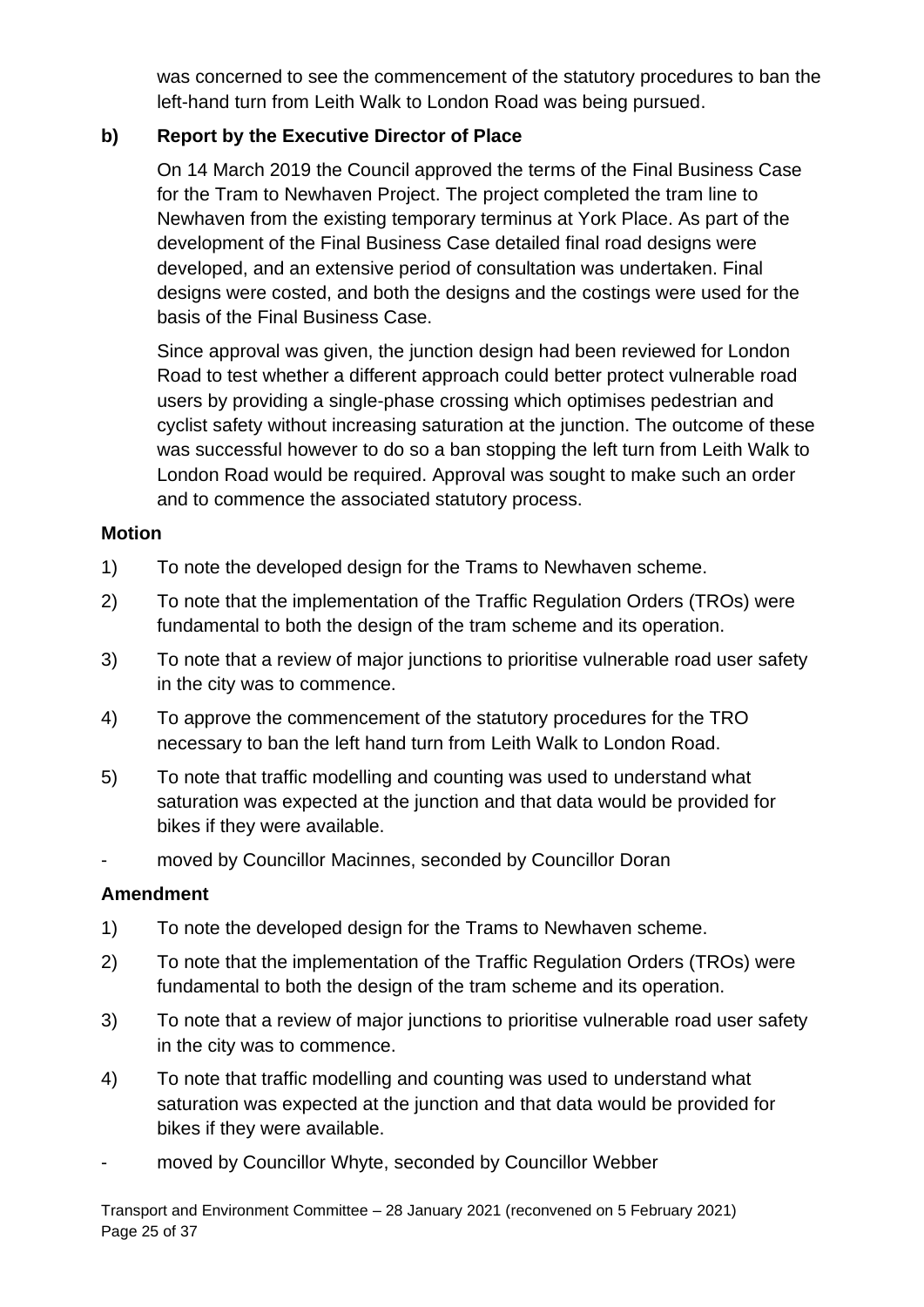# **Voting**

For the motion Theorem **For the motion** 

For the Amendment Theory Contract Contract Contract 3 votes

(For the Motion – Councillors, Bird, Corbett, Doran, Key, Lang, Macinnes, Miller and Perry.

For the Amendment – Councillors Smith, Webber and Whyte.

# **Decision**

To approve the motion by Councillor Macinnes.

(Reference – report by the Executive Director of Place, submitted)

# **Declaration of Interests**

Councillor Macinnes declared a non-financial interest in the above item as Chair of Transport for Edinburgh.

Councillors Doran and Miller declared a non-financial interest in the above item as Directors of Transport for Edinburgh.

# **14. Internal Audit: Overdue Findings and Key Performance Indicators at 30 October 2020 – referral from the Governance, Risk and Best Value Committee**

The Governance, Risk and Best Value Committee had referred a report which provided an overview of the status of the overdue Internal Audit (IA) findings as at 30 October 2020. A total of 126 open IA findings remain to be addressed across the Council as at 30 October 2020. This included the one remaining historic finding and excluded open and overdue Internal Audit findings for the Edinburgh Integration Joint Board and the Lothian Pension Fund.

# **Decision**

- 1) To note the report.
- 2) To agree that officers would identify which audit actions could be reported directly to the Transport and Environment Committee as the parent Committee for Place related actions and that future presentations of the paper madde it easier to identify which Internal Audit Overdue Management Actions related to the parent Committee.

(References – Governance, Risk and Best Value Committee, 8 December 2020; referral from the Governance, Risk and Best Value Committee, submitted.)

# **15. Transport Arm's-Length External Organisations: Lothian Buses Company Board Appointment**

Approval for a Board appointment for Lothian Buses Limited (LB) was requested.

# **Decision**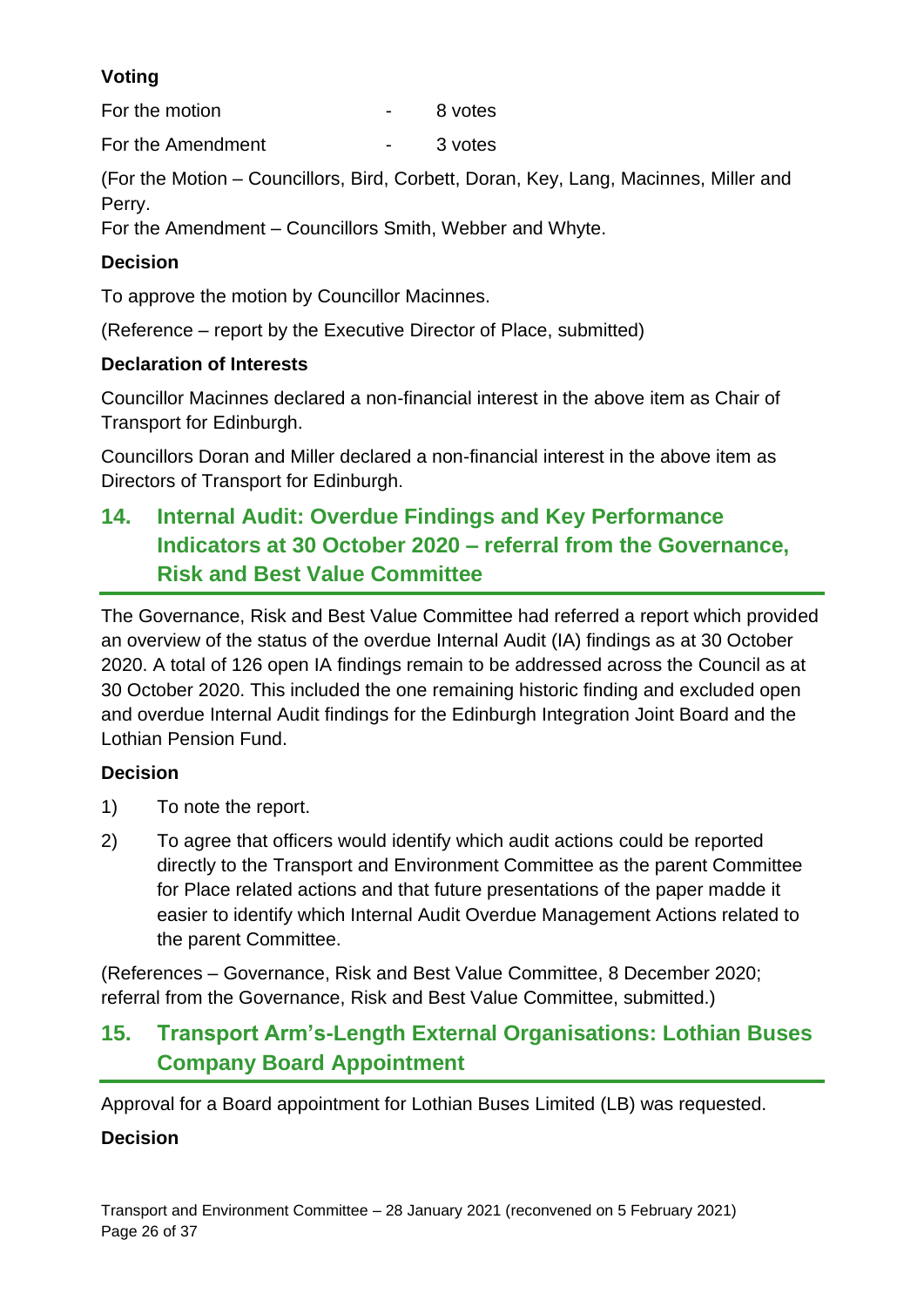- 1) To note that the appointment of Directors to the Board of Lothian Buses Limited (LB) were Reserved Matters, which required the written consent of the Council.
- 2) To approve the appointment of John Benson, Finance Director, as an Executive Director.

(References – Policy and Sustainability Committee, 11 June 2020 (item 11); report by the Executive Director of Place, submitted.)

#### **Declaration of Interests**

Councillor Macinnes declared a non-financial interest in the above item as Chair of Transport for Edinburgh.

Councillors Doran and Miller declared a non-financial interest in the above item as Directors of Transport for Edinburgh.

# **16. 2020 Air Quality Annual Progress Report**

An annual update was provided on the most recently available annual air quality monitoring data for 2019, local pollutant trends and emerging issues, fulfilling the requirements of the statutory Local Air Quality Management Framework.

#### **Motion**

- 1) To note the content of the statutory Annual Progress Report submitted to the Scottish and UK Government as part of the Local Air Quality Management Framework scheme.
- 2) To agree to contact bus operators in Edinburgh to suggest they discussed with Lothian Buses the way they were trialling the use of electric buses to explore if there were similar commercial opportunities.
- moved by Councillor Macinnes, seconded by Councillor Doran

- 1) To note the content of the statutory Annual Progress Report submitted to the Scottish and UK Government as part of the Local Air Quality Management Framework.
- 2) To thank officers and all stakeholders for their part in air quality improvements and to recognise the challenges in these achievements.
- 3) To regret that poor air quality in some neighbourhoods required us to maintain AQMAs, and that actions had not yet yielded enough improvement to ensure clean air in these areas.
- 4) To note the agreement at Committee in February 2020 to produce a new plan to replace the 2008 plan (now 13 years old) and regretted that the council had been under-resourced during 2020 and unable to deliver this new plan yet.
- 5) To note that only 3 of 15 actions listed in Appendix 5 of the report quantified the expected air quality improvement which was likely to be achieved on completion, and therefore the lack of clarity over how the actions would lead to the level of air quality required.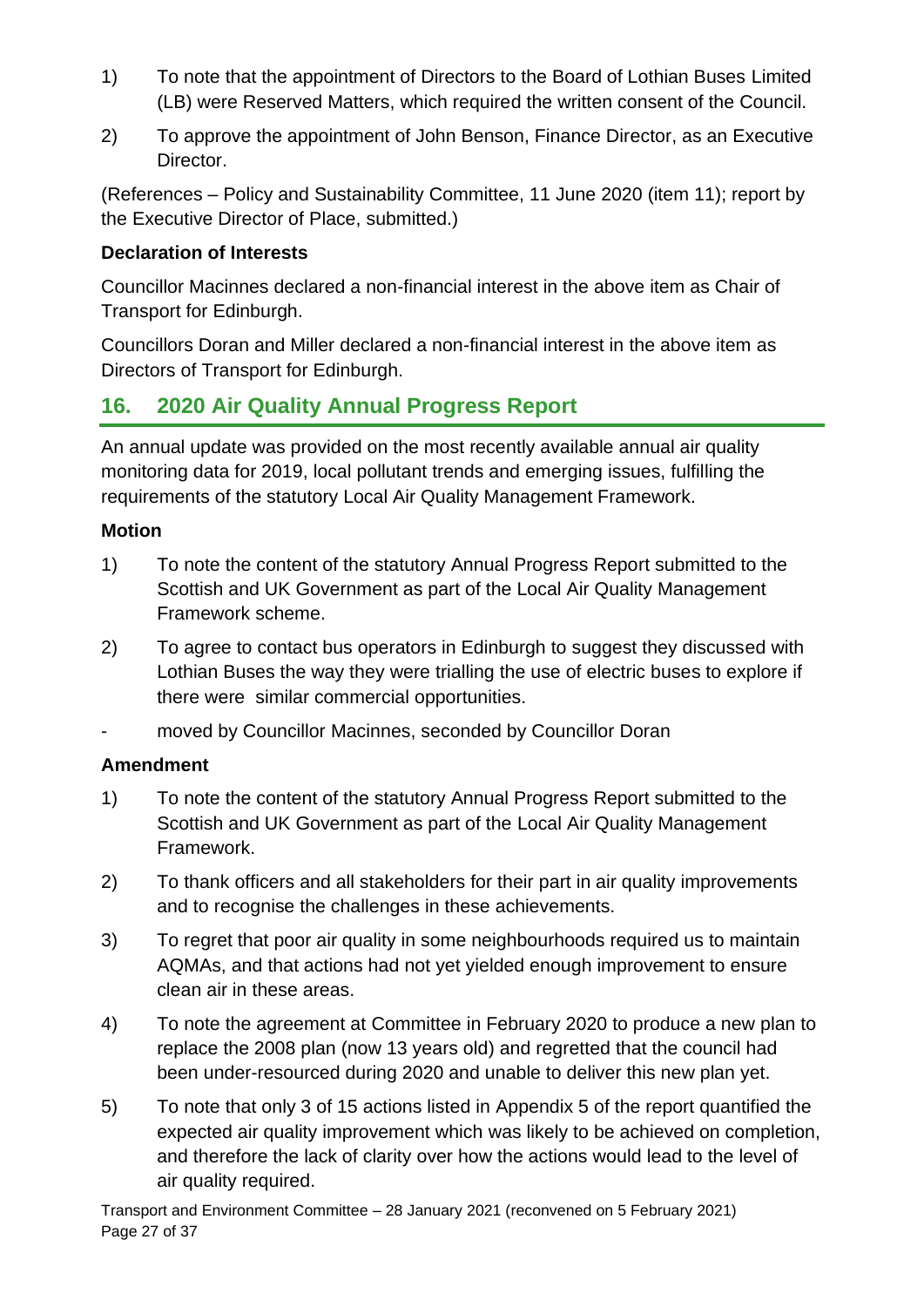6) To call for an update to Committee within two cycles outlining:

6.1 - Estimates of the impact for actions that had not yet been quantified, and an estimate of when these actions would result in the air quality targets being achieved.

6.2 - Options of additional actions that would deliver clean air for Committee to consider.

6.3 - Resource requirements within the Council to deliver the actions and to write a new plan as previously agreed by Committee.

7) To agree to contact bus operators in Edinburgh to suggest they discussed with Lothian Buses the way they were trialling the use of electric buses to explore if there were ed similar commercial opportunities.

In accordance with Standing Order 22(12), the amendment was accepted as an addendum to the motion.

moved by Councillor Miller, seconded by Councillor Corbett

#### **Decision**

To approve the following adjusted motion by Councillor Macinnes:

- 1) To note the content of the statutory Annual Progress Report submitted to the Scottish and UK Government as part of the Local Air Quality Management Framework scheme.
- 2) To agree to contact bus operators in Edinburgh to suggest they discussed with Lothian Buses about the way they were trialling the use of electric buses to explore if there were similar commercial opportunities.
- 3) To thank officers and all stakeholders for their part in air quality improvements and recognised the challenges in these achievements.
- 4) To regret that poor air quality in some neighbourhoods required us to maintain AQMAs, and that actions had not yet yielded enough improvement to ensure clean air in these areas.
- 5) To note the agreement at Committee in February 2020 to produce a new plan to replace the 2008 plan (now 13 years old) and regretted that the Council had been under-resourced during 2020 and unable to deliver this new plan yet.
- 6) To note that only 3 of 15 actions listed in Appendix 5 of the report quantified the expected air quality improvement which was likely to be achieved on completion, and therefore the lack of clarity over how the actions would lead to the level of air quality required.
- 7) To call for an update to committee within two cycles outlining:

7.1 - Estimates of the impact for actions that had not yet been quantified, and an estimate of when these actions would result in the air quality targets being achieved.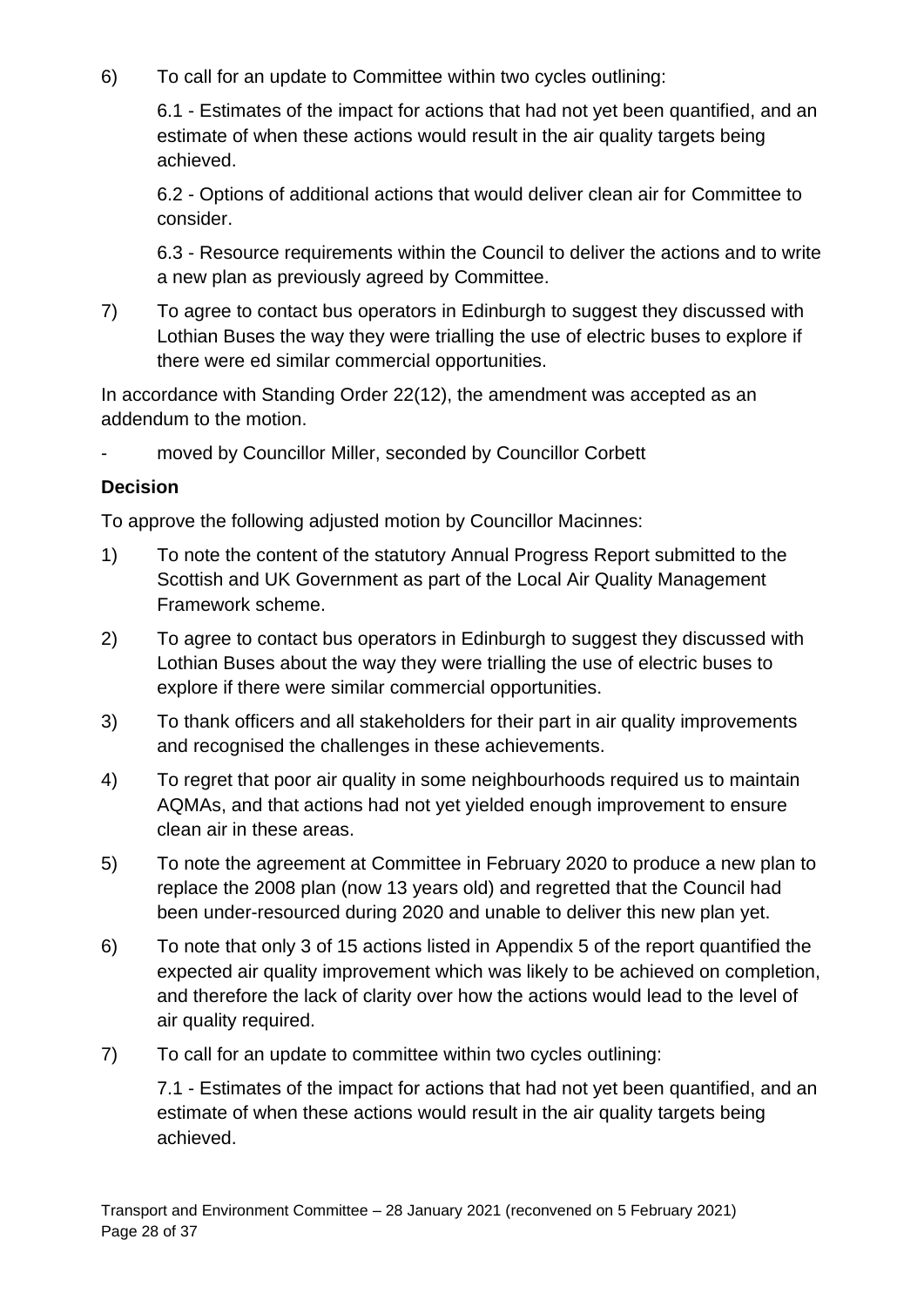7.2 - Options of additional actions that would deliver clean air for Committee to consider.

7.3 - Resource requirements within the Council to deliver the actions and to write a new plan as previously agreed by Committee.

(Reference – report by the Executive Director of Place, submitted)

# **17. Revenue Monitoring Update –2020/2021 Month seven position**

The projected month seven revenue monitoring position for the Place Directorate services. The month seven forecast is based on analysis of actual expenditure and income to the end of October 2020, and expenditure and income projections for the remainder of the 2020/2021 financial year was provided.

## **Decision**

- 1) To note that the overall Place 'business as usual' revenue budget month seven position for the 2020/2021 financial year was a projected £0.516m overspend (excluding Covid-19 impact). Services within the remit of the Committee were forecasting an overspend of £0.464m (excluding Covid-19 impact), which was largely equivalent to the 2020/2021 savings delivery risk in quantum. There were budgetary pressures forecast in the Waste and Cleansing Service, Scientific and Bereavement Services and Fleet at month seven.
- 2) To note that Covid-19 costs of c. £29m in addition to pressure set out at 1.1.1 of the report had been forecast for the overall Place Directorate at month seven with circa £23.5m relating to services within the remit of the Committee.
- 3) To note that the Executive Director of Place was taking measures to reduce budget pressures and progress would be reported to Committee at agreed frequencies.
- 4) To note the forecasted overspend of £0.464m and the £54,523 internal management costs relating to Spaces for People and to agree that officers would provide details of what the forecasted overspend may have been had the human resource element not been paid for by a separate budget.
- 5) To agree to provide clarity on how officers would feedback to Committee on measures being taken to reduce budget on services within the remit of the Committee.

(References – Transport and Environment Committee, 12 November 2020 (item 12); report by the Executive Director of Place, submitted.)

# **18. Motion by Councillor Rose - Pedestrian crossing in Bernard Terrace**

## **a) Deputation – Southside Community Council**

A written deputation was presented on behalf of Southside Community Council.

The Deputation stated that under the Participatory Budgeting scheme (2017/2018 financial year) they were promised a zebra crossing but this still had

Transport and Environment Committee – 28 January 2021 (reconvened on 5 February 2021) Page 29 of 37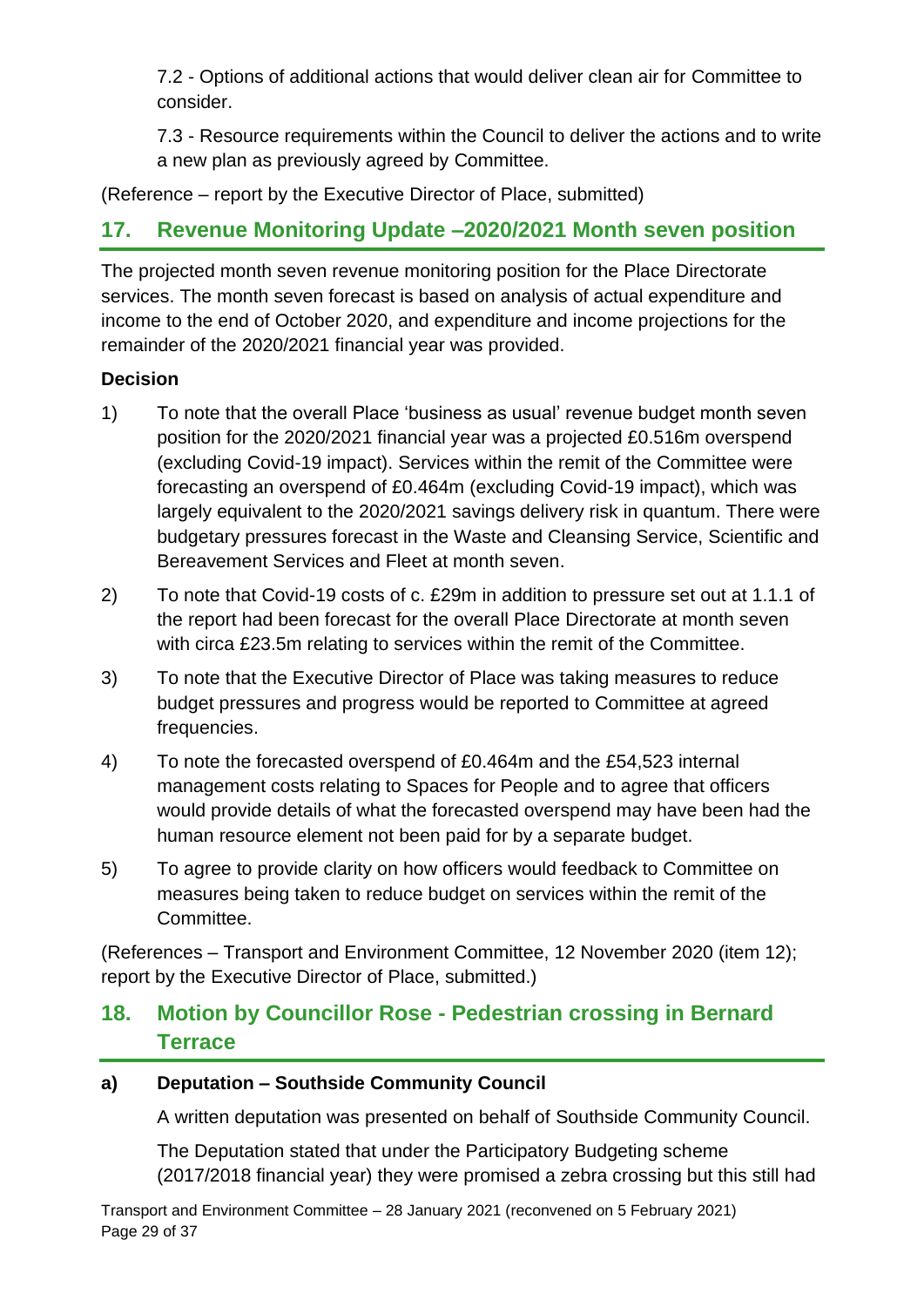not been installed. The Southside Community Council first raised the problem of crossing the east end of Bernard Terrace safely in 2007 but noted that all they were able to achieve was a pavement bulge and a promise that the subject could be revisited if this didn't prove sufficiently effective. The deputation noted the catchment primary school for the area was Preston Street School and many children needed to cross this road. The local after school club was at Nelson Hall on the north corner and the school was a block to the south.

The deputation asked committee to:

1 Expedite the installation of the zebra crossing.

2 Ensure a safe means to cross Salisbury Road opposite the Commonwealth pool.

3 Tell them if the fund for public bidding for road projects still exists.

## **b) Motion by Councillor Rose - Pedestrian crossing in Bernard Terrace**

The following motion by Councillor Rose was submitted in terms of Standing Order 17:

"Committee:

- 1) Notes after lengthy discussions and requests from members of the local community over a period of several years, proposals for a pedestrian crossing in Bernard Terrace, close to the junction with St Leonard's Street were included in the South East Participatory Budgeting Process in early 2018.
- 2) Notes the proposals came top of the list and that, it is understood, capital was set aside for the crossing.
- 3) Notes the full package of plans for a Zebra crossing at the location have been drawn up by consultants and have been safety checked.
- 4) Notes that Southside Community Council and members of the local community have continued to support these plans but are concerned about the delay in implementing the decision taken.
- 5) Notes the provision of a crossing supports the policy priorities for pedestrians and active travel.
- 6) Resolves that this project should proceed to delivery as soon as possible."

- moved by Councillor Rose, seconded by Councillor Webber

## **Decision**

To approve the motion by the Councillor Rose.

# **19. Motion by Councillor Webber - Safer Cycling for All**

The following motion by Councillor Rose was submitted in terms of Standing Order 17:

"1) Committee notes that the new segregated temporary cycle lanes introduced across the City are unfamiliar to all types road user and can sometimes require different road user behaviour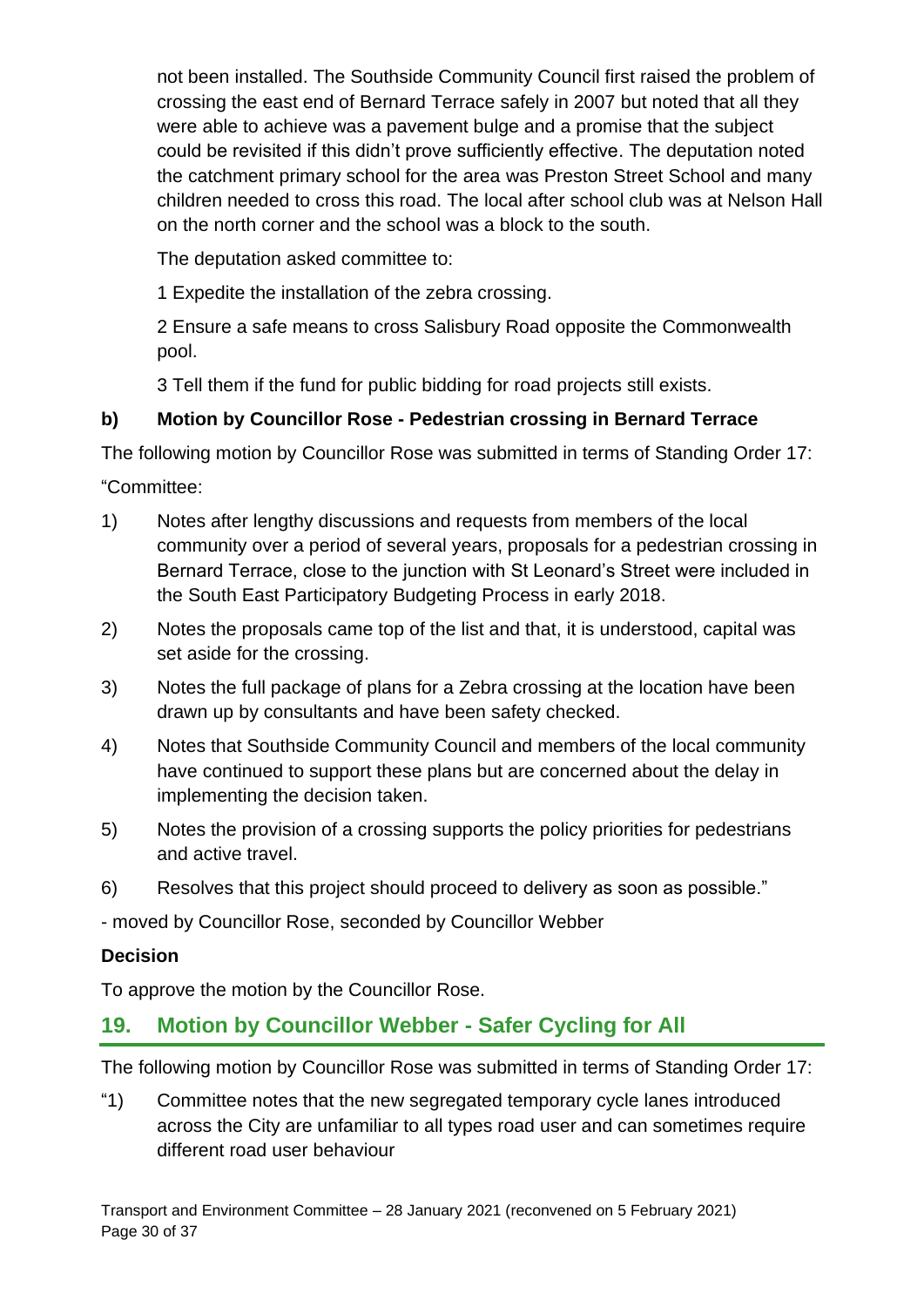- 2) Committee therefore requests a report in one cycle on the feasibility of a campaign to ensure cyclists get the maximum benefit from these measures whilst further enhancing the safety of all road users.
- 3) Committee agrees that the campaign should be funded from the Spaces for People funds.
- 4) Examples of issues the campaign might address, though not exclusively, could include:
	- How all road users can take considerate action to avoid danger/conflict at the end of lanes, where there are shared surfaces, where the lanes are crossed by pedestrians and at junctions
	- What action to take if the surface of the lane is unsafe  $-$  e.g. due to a blockage or trough leaves or ice
	- the circumstances when a cyclist might use the carriageway when a segregated cycle lane is in place
	- how different speeds of cycling can be accommodated within the segregated lane
	- Recommendations for safety and visibility e.g. use of appropriate lighting, high visibility clothing and helmets
	- how to report damage or dangers such as poor surface or missing bollards"

# **Decision**

To note that the motion by the Councillor Webber was withdrawn.

# **20. Motion by Councillor Webber - EV Infrastructure**

The following motion by Councillor Webber was submitted in terms of Standing Order 17:

"Committee:

- 1) Notes that the Edinburgh Climate Commission, in its report 'Forward, Faster,Together' outlining recommendations for a Green Recovery identified the roll out of universal EV charging networks with access for all as a priority action.
- 2) Notes that the Policy and Sustainability Committee agreed the recommendations of the Edinburgh Climate Commission at its meeting on 23 July 2020 including those relating to EV charging networks.
- 3) Notes that despite this and previous commitments on EV and parking infrastructure Electric vehicle charging device statistics published by the Department for Transport on 10 November 2020 show that City of Edinburgh Council is the worst performing local authority area in Scotland for provision of electric vehicle charging infrastructure.
- 4) Notes that, in contrast to neighbouring local authority areas such as East Lothian, City of Edinburgh Council has been unable to make progress with its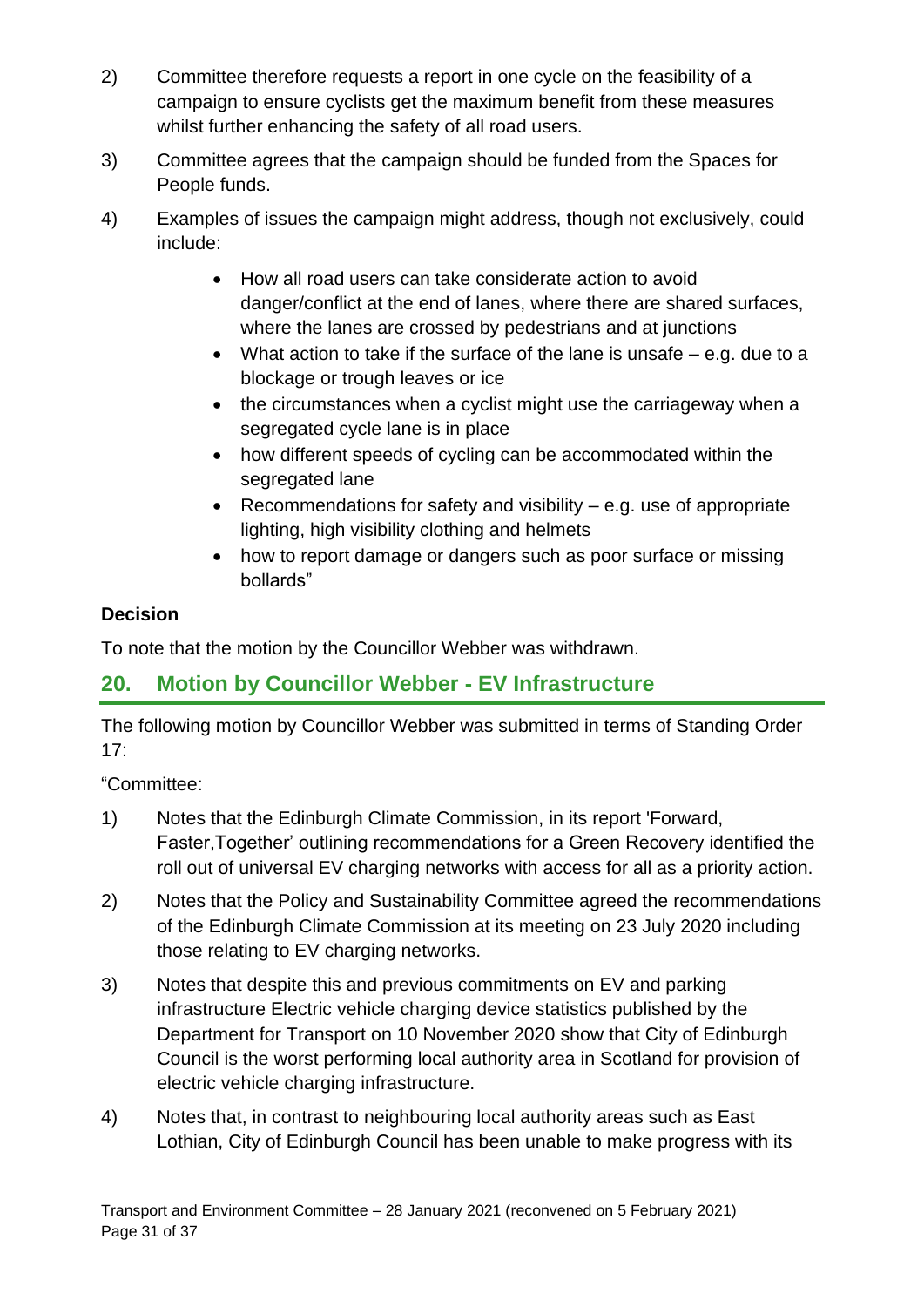strategy to install a network of on-street electric vehicle charging 'hubs' across the Capital

5) Therefore instructs the Director of Place to take all necessary action to prioritise the roll out of a universal EV charging network in line with the recommendation of the Edinburgh Climate Commission and, as a first step to ensure past failures are avoided and the required action is taken, reports to Committee within two cycles with an action plan and milestones for the roll out. Further, as part of this report the Director should provide options to promote the electrification of vehicles in Edinburgh which seek to bring together council, residents and business with a view to better prepare the city for a carbon neutral transport infrastructure"

#### **Motion**

- 1) Notes that the Edinburgh Climate Commission, in its report 'Forward, Faster,Together' outlining recommendations for a Green Recovery identified the roll out of universal EV charging networks with access for all as a priority action.
- 2) Notes that the Policy and Sustainability Committee agreed the recommendations of the Edinburgh Climate Commission at its meeting on 23 July 2020 including those relating to EV charging networks.
- 3) Notes that despite this and previous commitments on EV and parking infrastructure Electric vehicle charging device statistics published by the Department for Transport on 10 November 2020 show that City of Edinburgh Council is the worst performing local authority area in Scotland for provision of electric vehicle charging infrastructure.
- 4) Notes that, in contrast to neighbouring local authority areas such as East Lothian, City of Edinburgh Council has been unable to make progress with its strategy to install a network of on-street electric vehicle charging 'hubs' across the Capital.
- 5) Therefore instructs the Director of Place to take all necessary action to prioritise the roll out of a universal EV charging network in line with the recommendation of the Edinburgh Climate Commission and, as a first step to ensure past failures are avoided and the required action is taken, reports to Committee within two cycles with an action plan and milestones for the roll out. Further, as part of this report the Director should provide options to promote the electrification of vehicles in Edinburgh which seek to bring together council, residents and business with a view to better prepare the city for a carbon neutral transport infrastructure.
- moved by Councillor Webber, seconded by Councillor Whyte

In accordance with Standing Order 22(12), paragraphs 1 and 2 was accepted as an addendum to Amendment 1.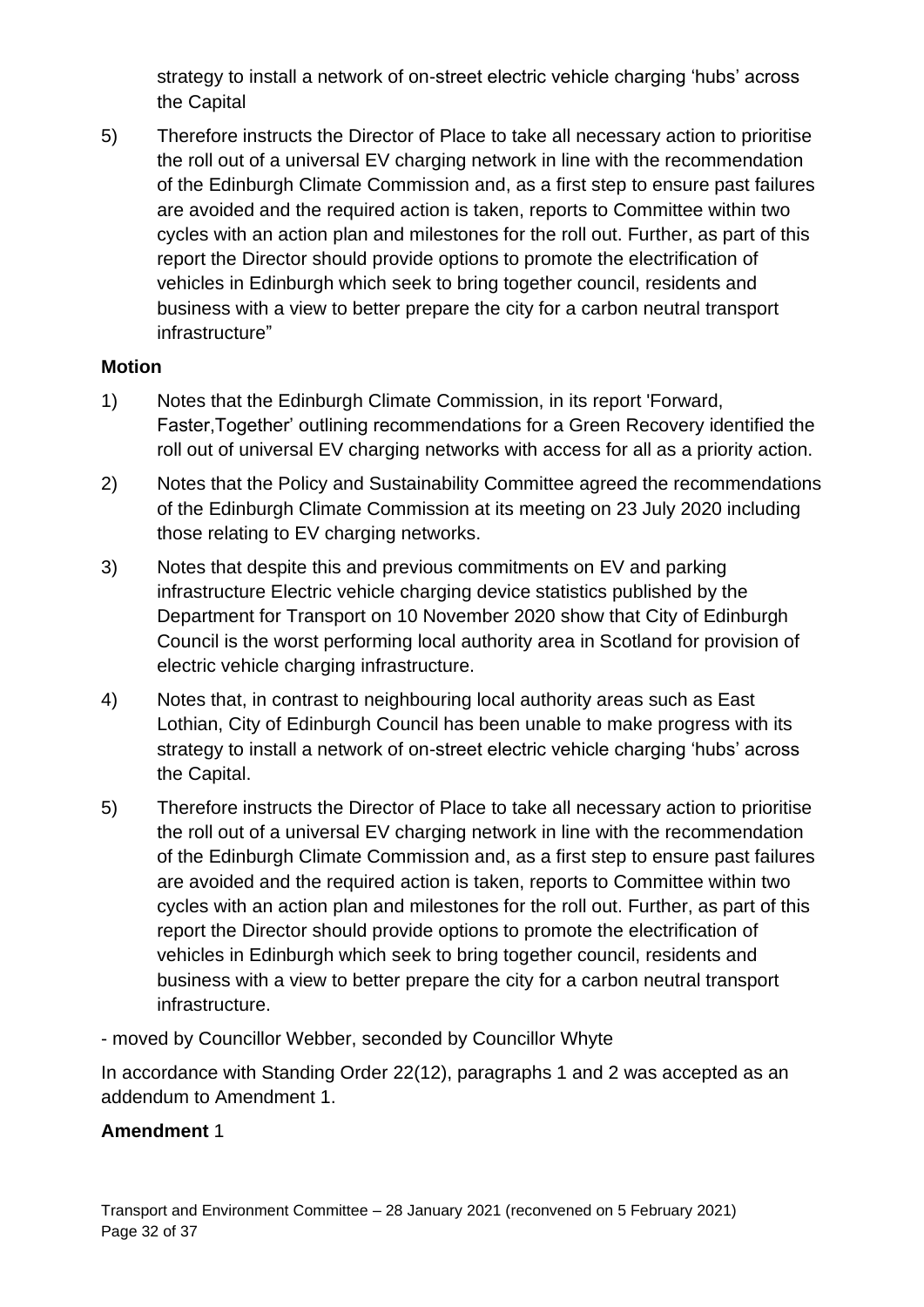- 1) Notes that the Edinburgh Climate Commission, in its report 'Forward, Faster,Together' outlining recommendations for a Green Recovery identified the roll out of universal EV charging networks with access for all as a priority action.
- 2) Notes that the Policy and Sustainability Committee agreed the recommendations of the Edinburgh Climate Commission at its meeting on 23 July 2020 including those relating to EV charging networks.
- 3) Notes that, according to UK Department for Transport statistics published in Nov 2020, Edinburgh has the third highest number of publicly available chargers per local authority in Scotland.
- 4) Notes that, as outlined in the Business Bulletin contained in today's Transport and Environment Committee's paper, Edinburgh's successful £2.2m funding bid from Transport Scotland had its deadline for implementation extended to April 2022, due to the impact of COVID on progress.
- 5) Regrets the delay in implementing the agreed strategy to increase availability of public EV chargers but recognises that, by March 2022, 66 chargers and 132 charging bays, located at sites across the city will be in place, representing a mix of charger types to suit residents, visitors and taxis.
- 6) Recognises that consideration is being given to augmenting that total with 20 additional raid chargers at Ingliston Park and Ride ahead of the COP26 in Nov 2021.
- 7) Recognises that our continued partnership with Charge Place Scotland will enable promotion of available infrastructure in Edinburgh through interactive maps and real time information relating to charger availability.
- 8) Notes that the City of Edinburgh Council has 44 chargers and 66 charging points to facilitate our own developing EV fleet (20 electric vans, 32 electric cars and an electric road sweeper have recently ben procured) and proposals are being developed to allow public access to these chargers to help fulfil further public provision.
- 9) Requests a progress report to the June 2021 Transport and Environment Committee detailing action on the procurement plan and communication strategy, as well as general progress, as outlined in today's Business Bulletin.

- moved by Councillor Macinnes, seconded by Councillor Doran

- 1) Notes that electric vehicles (EV) have a lifetime carbon footprint; that EVs are expected to become more sustainable in the long term; but that Edinburgh's 2030 climate target requires radical change in a shorter timeframe.
- 2) Notes that the Edinburgh Climate Commission, in its report 'Forward, Faster,Together' outlining recommendations for a Green Recovery identified the roll out of universal EV charging networks with access for all as a priority action.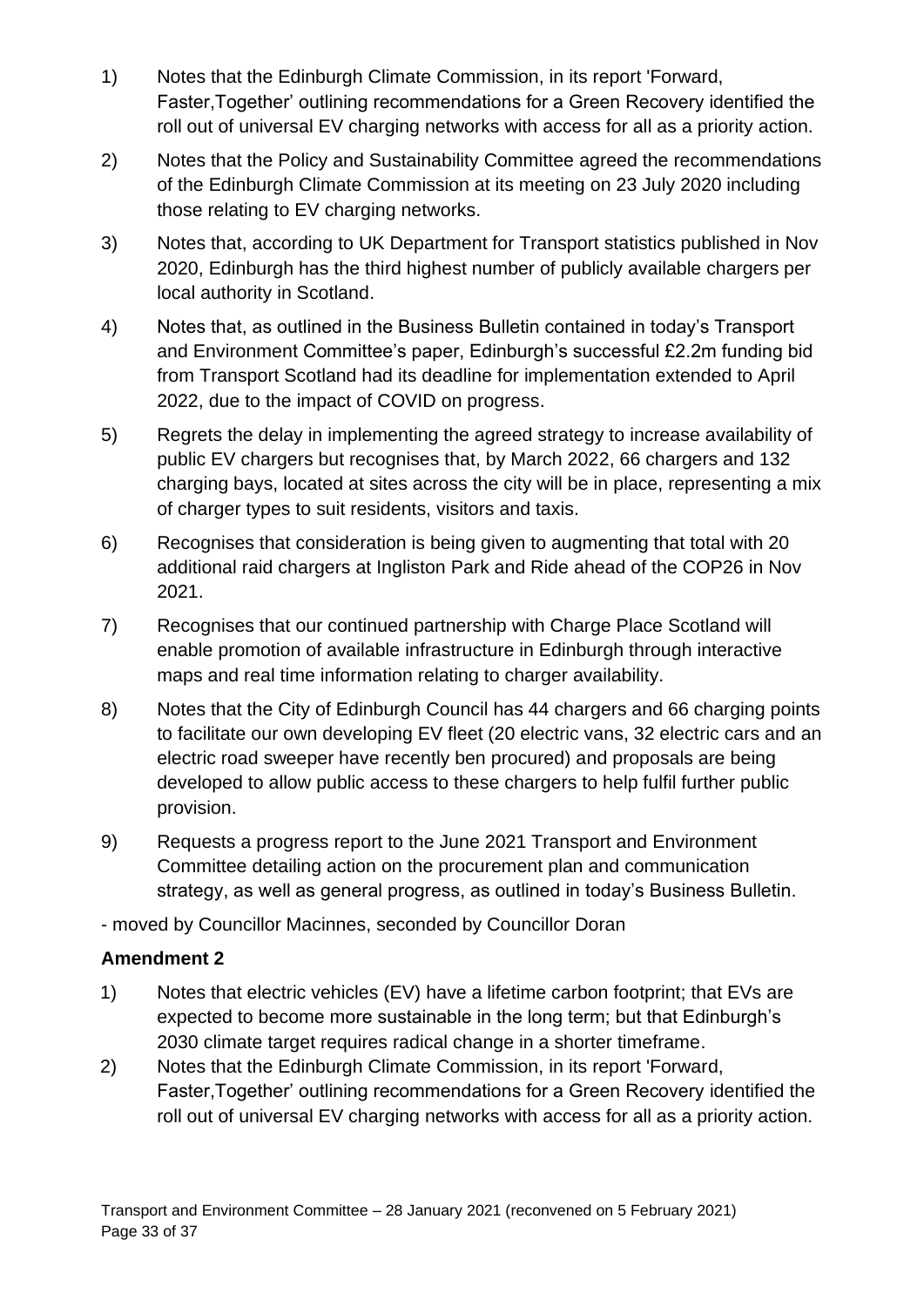- 3) Notes that the Policy and Sustainability Committee agreed the recommendations of the Edinburgh Climate Commission at its meeting on 23 July 2020 including those relating to EV charging networks.
- 4) Notes that despite this and previous commitments on EV and parking infrastructure Electric vehicle charging device statistics published by the Department for Transport on 10 November 2020 show that City of Edinburgh Council is the worst performing local authority area in Scotland for provision of electric vehicle charging infrastructure.
- 5) Notes that, in contrast to neighbouring local authority areas such as East Lothian, City of Edinburgh Council has been unable to make progress with its strategy to install a network of on-street electric vehicle charging 'hubs' across the Capital.
- 6) Therefore instructs the Director of Place to take all necessary action to prioritise the roll out of a universal EV charging network in line with the recommendation of the Edinburgh Climate Commission and, as a first step to ensure past failures are avoided and the required action is taken, reports to Committee within two cycles with an action plan and milestones for the roll out. Further, as part of this report the Director should provide options to promote the electrification of vehicles in Edinburgh which seek to bring together council, residents and business with a view to better prepare the city for a carbon neutral transport infrastructure.

- moved by Councillor Miller, seconded by Councillor Corbett

In accordance with Standing Order 22(12), Amendment 2 was accepted as an addendum to Amendment 1.

# **Voting**

The voting was as follows:

For the motion Theorem 1997 For the motion

For Amendment 1 (as adjusted) - 7 votes

(For the motion – Councillors Lang, Smith, Webber and Whyte For Amendment 1 (as adjusted) – Councillors Cameron, Corbett, Doran, Key, Macinnes, Miller and Frank Ross)

# **Decision**

To approve the following adjusted amendment by Councillor Macinnes:

## **Committee**

- 1) Notes that the Edinburgh Climate Commission, in its report 'Forward, Faster,Together' outlining recommendations for a Green Recovery identified the roll out of universal EV charging networks with access for all as a priority action.
- 2) Notes that the Policy and Sustainability Committee agreed the recommendations of the Edinburgh Climate Commission at its meeting on 23 July 2020 including those relating to EV charging networks.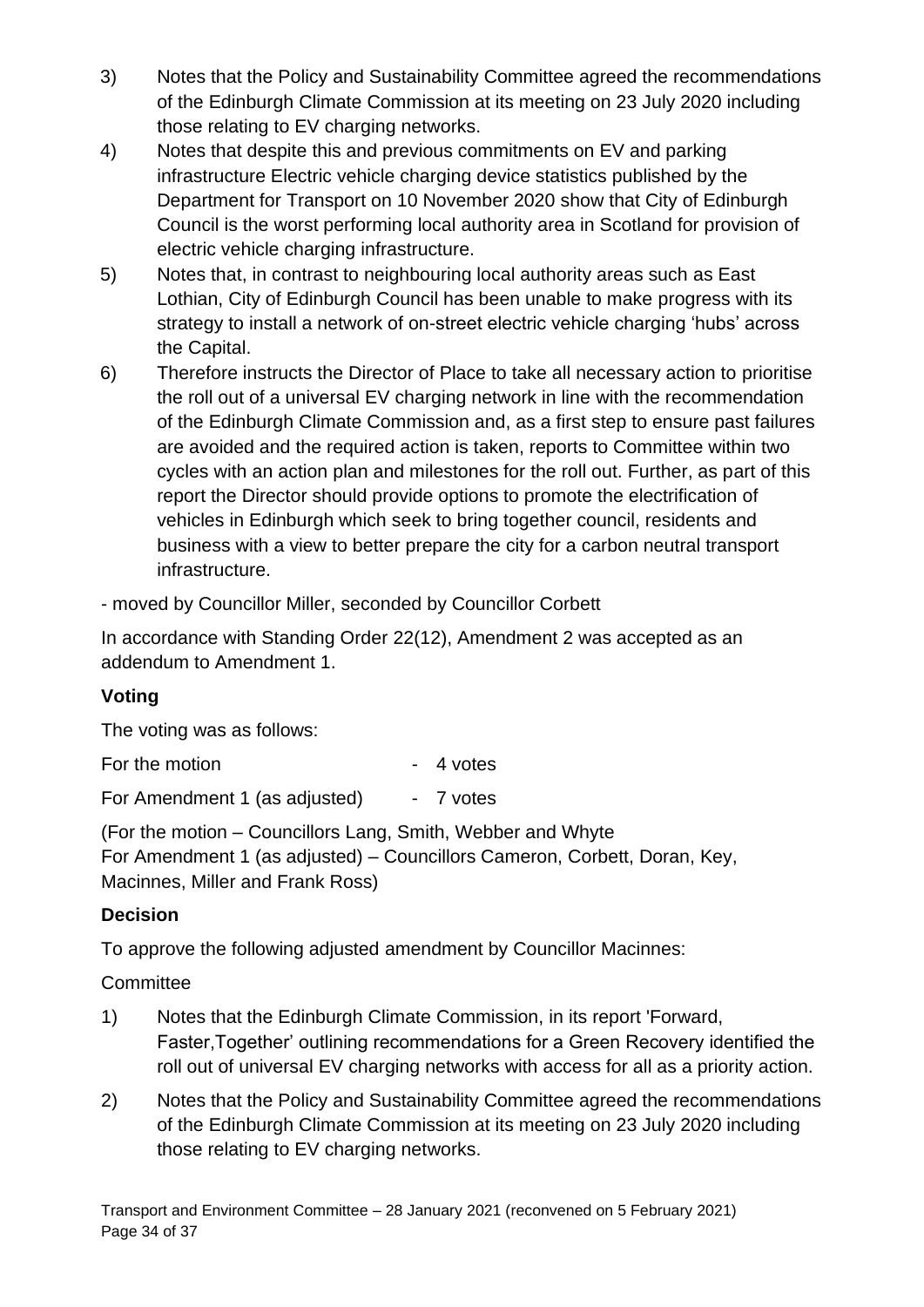- 3) Notes that, according to UK Department for Transport statistics published in Nov 2020, Edinburgh has the third highest number of publicly available chargers per local authority in Scotland.
- 4) Notes that, as outlined in the Business Bulletin contained in today's Transport and Environment Committee's paper, Edinburgh's successful £2.2m funding bid from Transport Scotland had its deadline for implementation extended to April 2022, due to the impact of COVID on progress.
- 5) Regrets the delay in implementing the agreed strategy to increase availability of public EV chargers but recognises that, by March 2022, 66 chargers and 132 charging bays, located at sites across the city will be in place, representing a mix of charger types to suit residents, visitors and taxis.
- 6) Recognises that consideration is being given to augmenting that total with 20 additional raid chargers at Ingliston Park and Ride ahead of the COP26 in Nov 2021.
- 7) Recognises that our continued partnership with Charge Place Scotland will enable promotion of available infrastructure in Edinburgh through interactive maps and real time information relating to charger availability.
- 8) Notes that the City of Edinburgh Council has 44 chargers and 66 charging points to facilitate our own developing EV fleet (20 electric vans, 32 electric cars and an electric road sweeper have recently ben procured) and proposals are being developed to allow public access to these chargers to help fulfil further public provision.
- 9) Requests a progress report to the June 2021 Transport and Environment Committee detailing action on the procurement plan and communication strategy, as well as general progress, as outlined in today's Business Bulletin.
- 10) Notes that electric vehicles (EV) have a lifetime carbon footprint; that EVs are expected to become more sustainable in the long term; but that Edinburgh's 2030 climate target requires radical change in a shorter timeframe.

# **21. Motion by Councillor Lang - Cammo Road trial closure**

## **a) Deputation – Cammo Traffic Group**

A written deputation was presented on behalf of Cammo Traffic Group.

The deputation noted they:

1. Suffer ongoing safety issues in terms of both the volume and speed of traffic on Cammo Road, including its use by HGVs contrary to signage.

2. Were concerned that the volume and speed of traffic presents a significant and growing danger to the recreational walkers and cyclists using Cammo Road, which had no pavements for >95% of its length and in places was too narrow for opposing traffic to pass.

3. Note that Council officials in 2018 agreed in principle to a trial closure of Cammo Road in response to these issues but that no such trial had yet been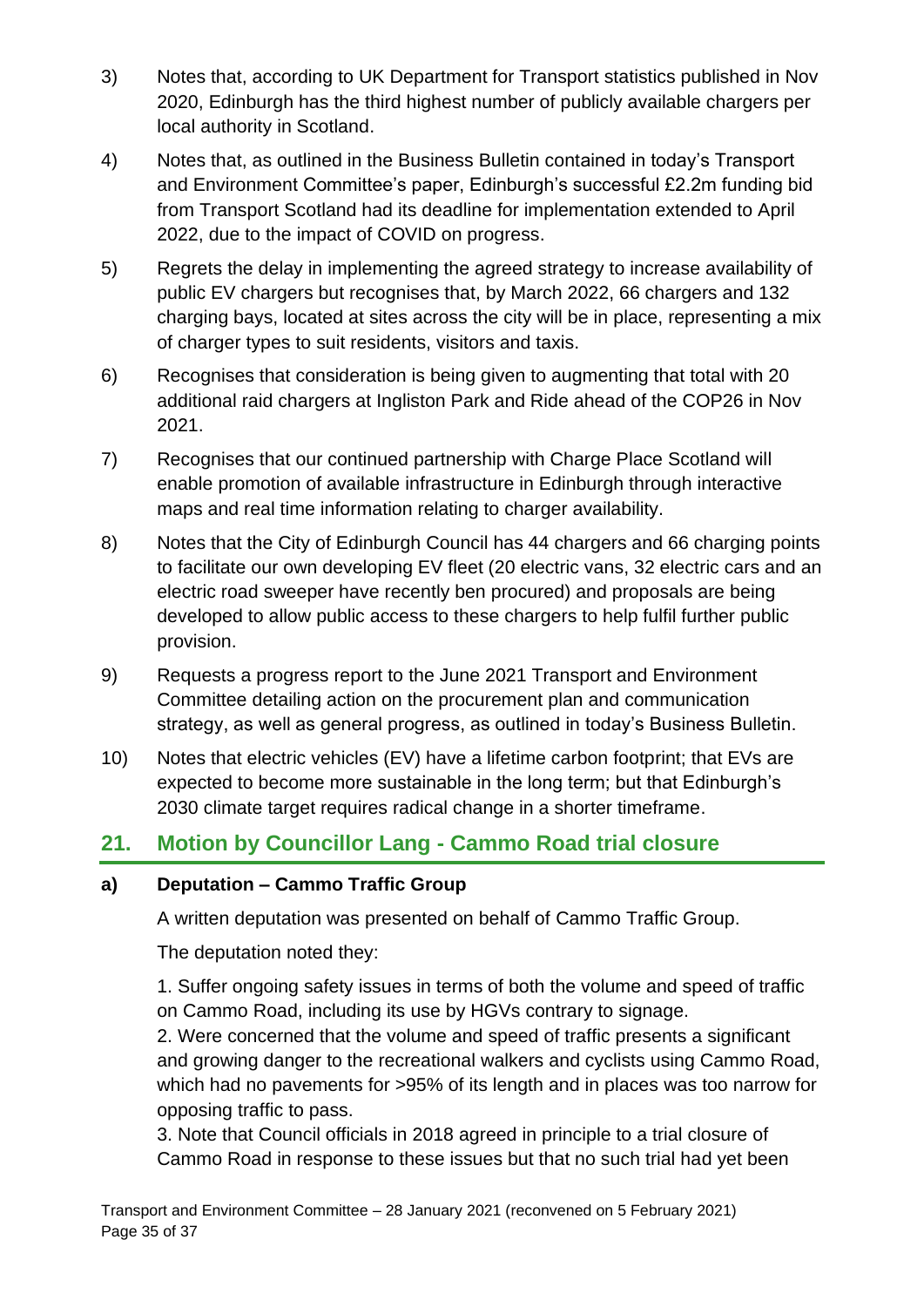undertaken.

4. Reaffirmed our resolve to see the road closed by supporting an independent residents survey in 2019, which returned 73% of households in favour of closure.

5. Note that Council officials in late 2020 considered a through-road closure of Cammo Road as part of the Spaces for People programme, but did not implement the scheme because it was not considered necessary for the Forest Kindergarten.

6. Believe the issues and danger on Cammo Road will worsen very significantly both during and after the new house building at Turnhouse and West Craigs. 7. Therefore call on the members of the committee to agree to proceed with a trial closure as a matter of priority in 2021.

# **b) Deputation – Residents of Lennymuir**

A written deputation was presented on behalf of residents of Lennymuir

The deputation stated that, Based on current opinion Residents of Lennymuir strongly contest the closure of Cammo Road on the following grounds:-

1. The residents of Lennymuir use Cammo Road on a regular, if not daily basis, for the purpose of necessary and essential travel.

2. The existing alternative access routes from Lennymuir i.e. Craigs Road, Turnhouse Road and Maybury Road were at best woefully inadequate. The volume and frequency of traffic ensures hold-ups and gridlock on a daily commute (outside Covid restrictions) at each junction and pinch point.

3. The proposed new major housing developments on Turnhouse Road, will inevitably massively increase pressure on the existing poor infrastructure.

4. New build traffic can only add to present chaos, increasing fears of isolation and being cut off for home dwellers in Lennymuir.

5. Adequate provision for public transport was non-existent for Lennymuir residents.

6. Reduced access for Service Vehicles, Trade and Emergency Services will impact on the Health and Safety of residents.

7. The closure of Cammo Road would mean access to their houses would be completely compromised.

# **c) Motion by Councillor Lang - Cammo Road trial closure**

The following motion by Councillor Lang was submitted in terms of Standing Order 17:

"1) Committee notes:

A) the written deputation signed by 59 people from 30 properties on Cammo Road, Turnhouse Farm Road, Lennymuir, and Nether Lennie, calling for the Council to proceed with a trial closure of Cammo Road to through traffic as a result of safety concerns over the volume and speed of commuting and HGV traffic.